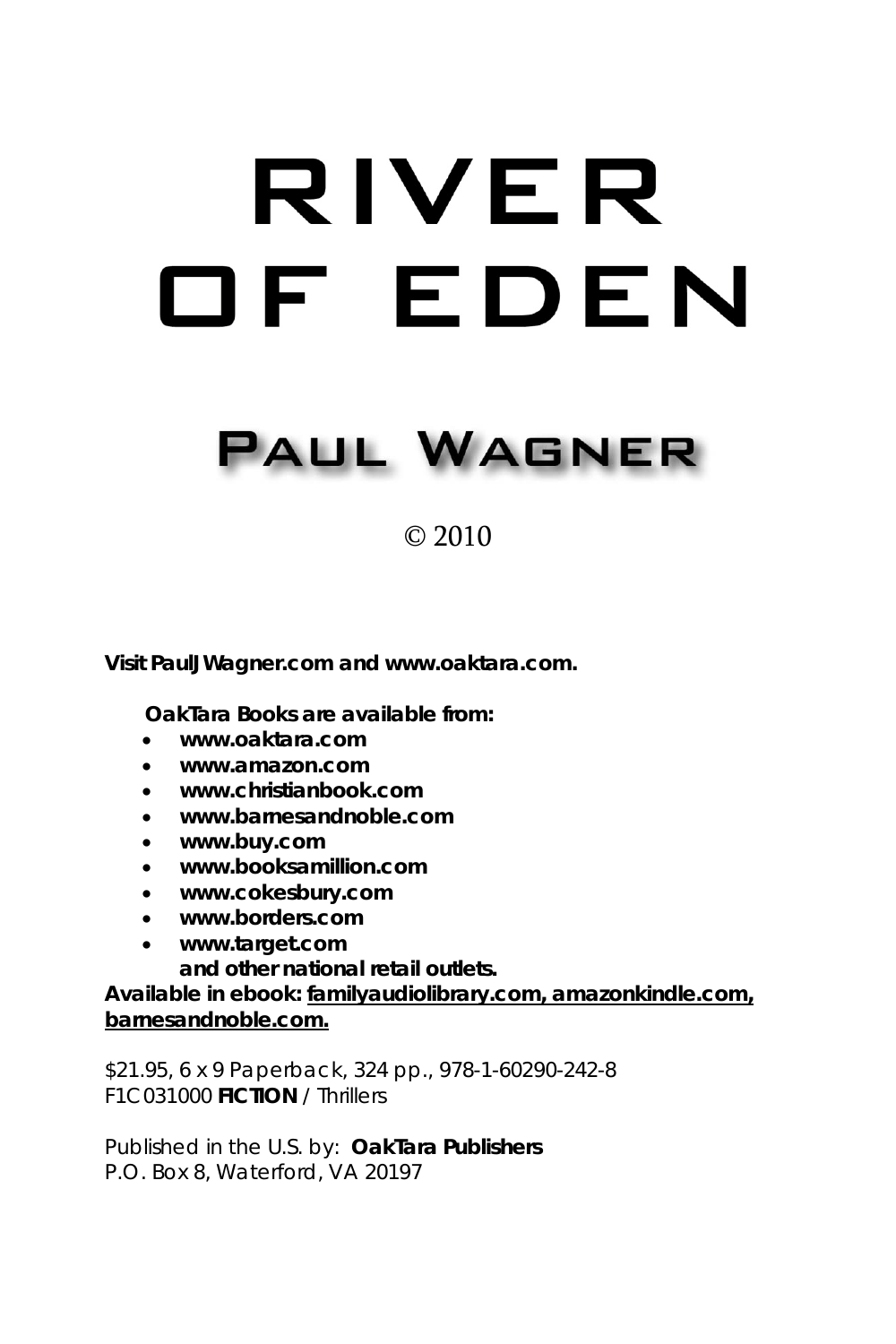## Prologue

WATSON LAKE, YUKON JULY 15, 2003

The two men had risen early in anticipation of their first full day of fishing on the deep, glacial lake near the border of British Columbia and the Yukon Territory in Northwest Canada. It was The two men had risen early in anticipation of their first full day<br>of fishing on the deep, glacial lake near the border of British<br>Columbia and the Yukon Territory in Northwest Canada. It was<br>still dark as they eagerly tr landing, piling their gear into the small aluminum boat they had rented for the week. Although it was summer, the early morning air was crisp and biting.

"I've been looking forward to this trip for months," the first man crowed, barely able to contain his enthusiasm. "How about you, Pete?"

Pete smiled back, carefully untying the mooring lines on the boat. "Oh yeah. If we were back home, we'd probably be trying to psyche ourselves up for another boring office meeting right about now, instead of getting ready to pound on some trophy pike. You ready to go, partner?"

"Absolutely!" exclaimed the second man, who took his place at the back of the boat and fired up the 10 HP Mercury outboard.

Under the cover of darkness, the pair slowly set off into the lake, hearing occasional bumps on the small craft's hull. The bumps became noticeably more frequent as the craft navigated into deeper water

"Maybe some big storms came through here recently," the second man, Ralph, remarked casually to his friend. "I'll bet it's just a bunch of harmless sticks and small branches that's making the racket. Nothing to worry about."

After ten minutes of steady travel, the small thuds had failed to subside. The sun wasn't visible quite yet, but a gray, misty pall could now be seen over the water's surface, allowing Ralph to finally discern what the flotsam and jetsam actually were. He shook his head in shocked disbelief and abruptly shut off the engine. The boat coasted to a stop, accompanied by a staccato *tap tap tap* echoing eerily across the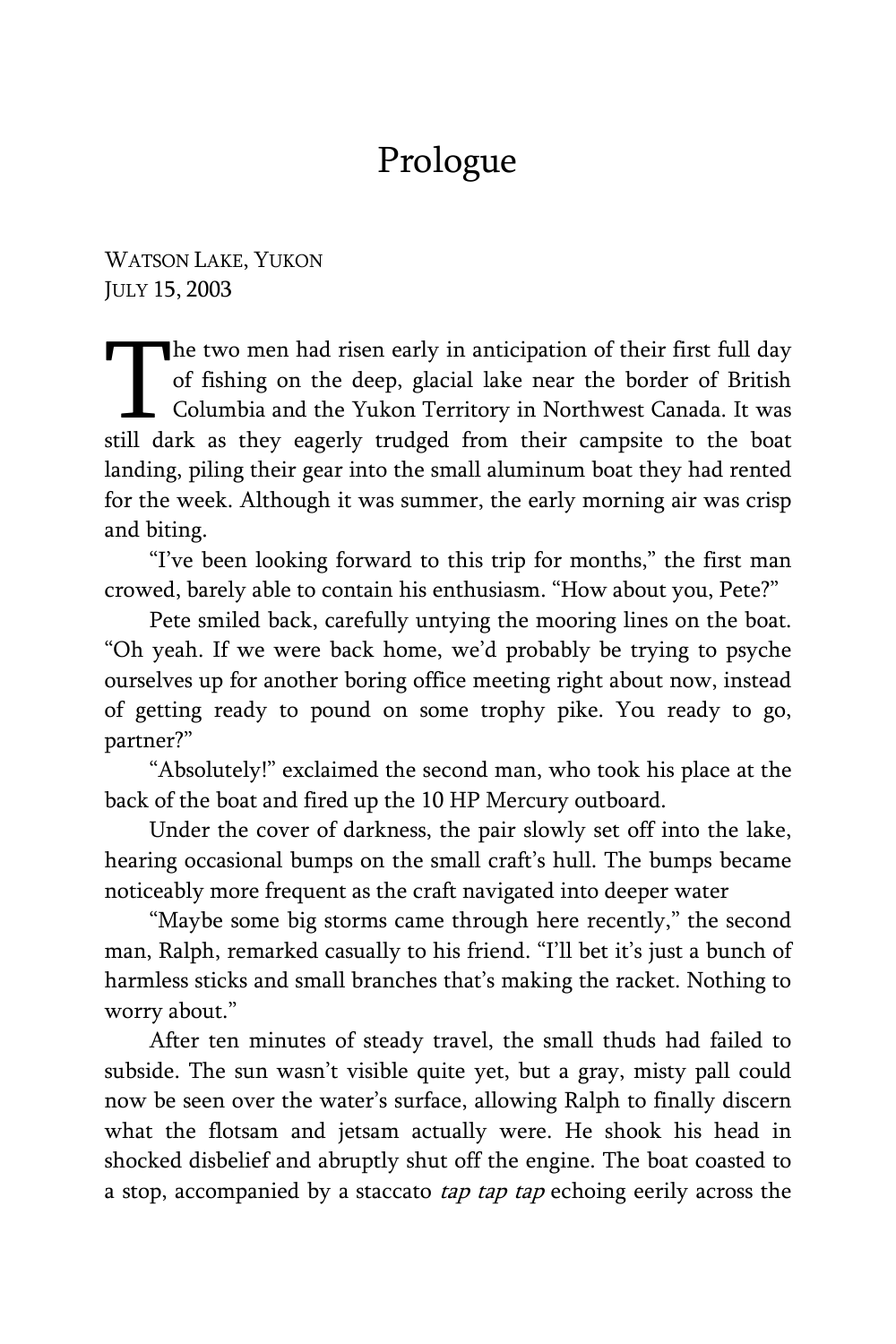water.

Pete had been dozing and was caught off guard by the abrupt change of momentum. He lost his balance and fell heavily from his perch on the front casting seat to the rough wooden floor of the deck. "Hey, are you trying to get us killed?" he barked.

Pete pulled himself back up to a sitting position. Then, slowly and softly he mumbled, "They're all...dead!"

The surface of Watson Lake was littered with thousands—maybe tens of thousands—of pike, ranging in size from ten centimeters to nearly 1.5 meters. An army of bloated bodies bobbed silently on the surface of the water, their glassy, rheumy eyes staring lifelessly up at the befuddled fishermen.

As Pete and Ralph tried to make sense of it all, a larger, officiallooking craft motored up beside theirs. A burly, dark-skinned, and unusually tall man dressed in a khaki-colored uniform piloted the boat. A colorful embroidered patch on his muscular left arm indicated that he was a conservation officer for the Yukon Department of Environment. Another patch on the front of his shirt simply read Sampson.

The officer smiled broadly, revealing perfect, milky white teeth. "Hello, my friends," he said in a booming, cheerful voice that contained a pronounced Middle Eastern accent. "I'll just bet that our fine lake has you a bit confused this morning."

Pete frowned at the giant ranger and gestured down at the water. "Confused would be an understatement."

"What's going on here?" Ralph chimed in. "My buddy and I flew nearly 2,500 miles from Minneapolis to get to this godforsaken place only to find…this."

"Right now, it's a bit of a mystery to us as well," the officer answered. "A fish kill of this magnitude is strange enough, but the real puzzle is why it only affected one species, and a hardy one at that. The entire population of *Esox lucius*—Northern Pike, that is—are dead, while everything else in the lake is just as it should be. Very strange indeed." He frowned. "Did you gentlemen happen to notice anything out of the ordinary?"

"Besides the pike gumbo, I can't say that we have," Ralph stammered. "We got in late last night, pitched our tents, and went right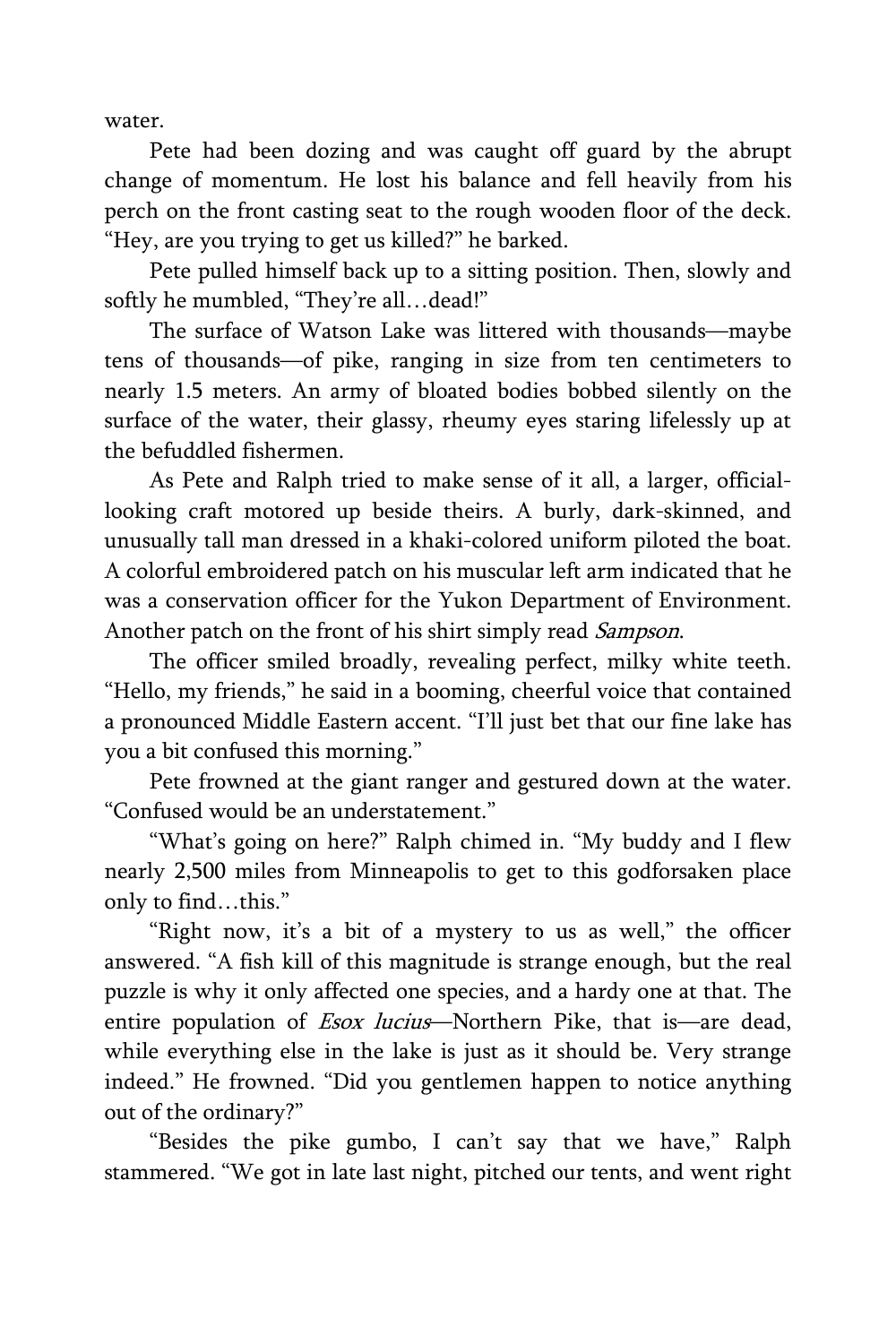to bed. This is the first time we've actually been on the water. When did all of this happen?"

"We've examined some of the carcasses, and as near as we can tell, the fish all died sometime during the past twelve hours. But we can't find any evidence of a virus or toxin that might have triggered something like this. All of our water samples test perfectly normal. The concentrations of emergent algae, microorganism populations, water temperature, pH levels, and just about everything else we can think of are just where they should be for this time of year."

Pete looked nervous. "Are we safe out here?"

"I can assure you," the officer said, smiling, "there's nothing out here for us humans to fear. You can keep fishing in complete safety."

"But without the Northerns, what's left for us to fish for?" asked a dejected Ralph.

"Remember, boys, only the pike have been afflicted. All the other game fish are right where they should be. Let me demonstrate. Do you see those large boulders over there? There's a deep hole just one meter off to the right where at least one or two lakers usually hang around. Cast a *Red Devil* spoon in there and see what happens."

Ralph complied. On his first cast, he connected with a keeper lake trout. Observing his friend's good fortune, Pete quickly followed suit and was rewarded with a second big fish.

"It's a double, Ralph!"

The giant started his engine and slowly slid away from the ecstatic fishermen.

"Thanks, buddy," Pete shouted above the rhythmic purring of the motor. "Do you mind if I ask how tall you are? I'd put you at more than seven feet! And how did you get a name like *Sampson*?"

The big man laughed. "Do I really seem that tall to you? I'm not even two hundred centimeters...even in my high-heeled sneakers! As for my name, let's just chalk that up to a self-fulfilling prophecy on the part of my God-fearing mother. Good fishing, my friends."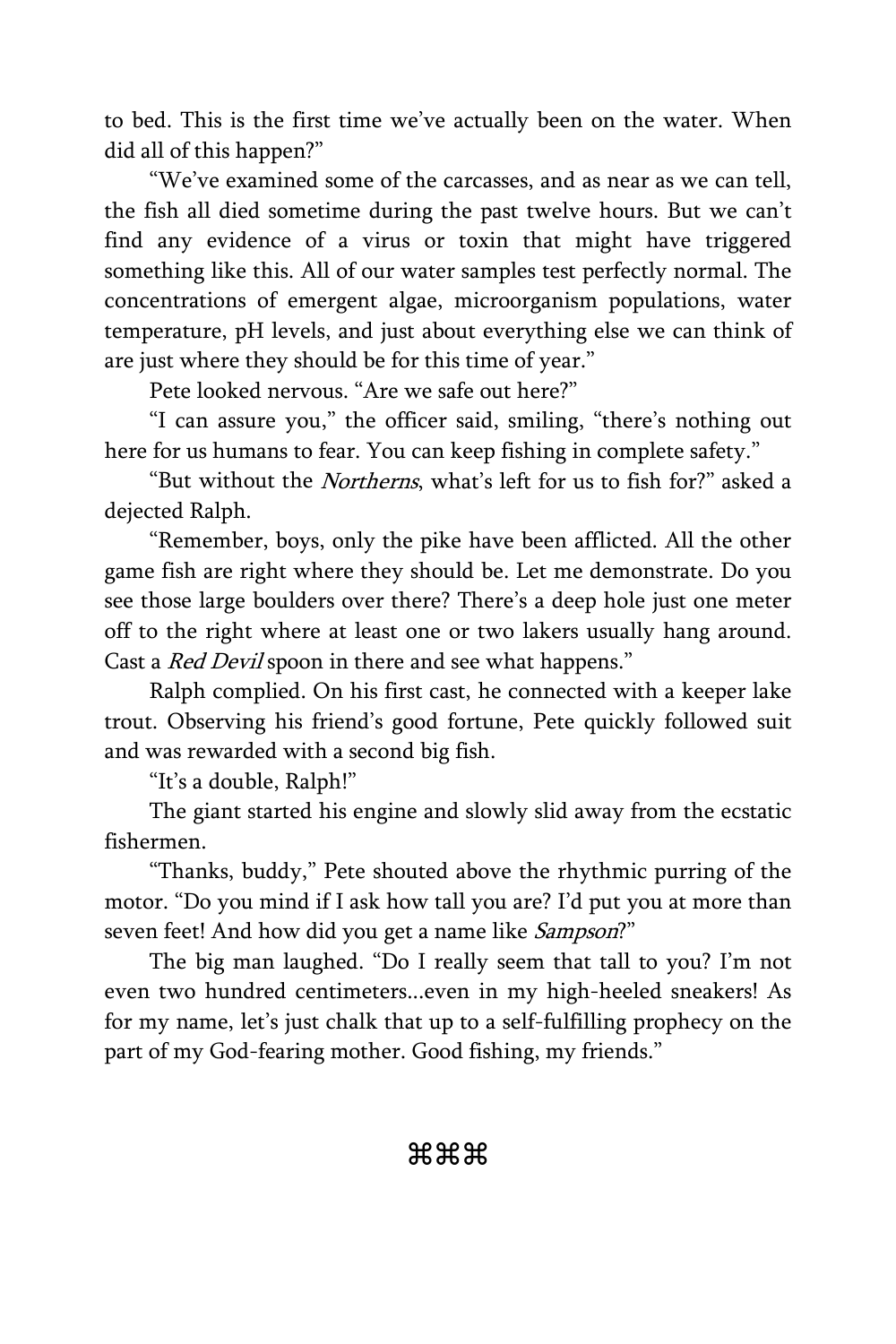When he was out of earshot of the two Americans, Sampson picked up the boat's radio handset. The giant was grinning from ear to ear.

"It appears that we have succeeded beyond our wildest dreams, effendi."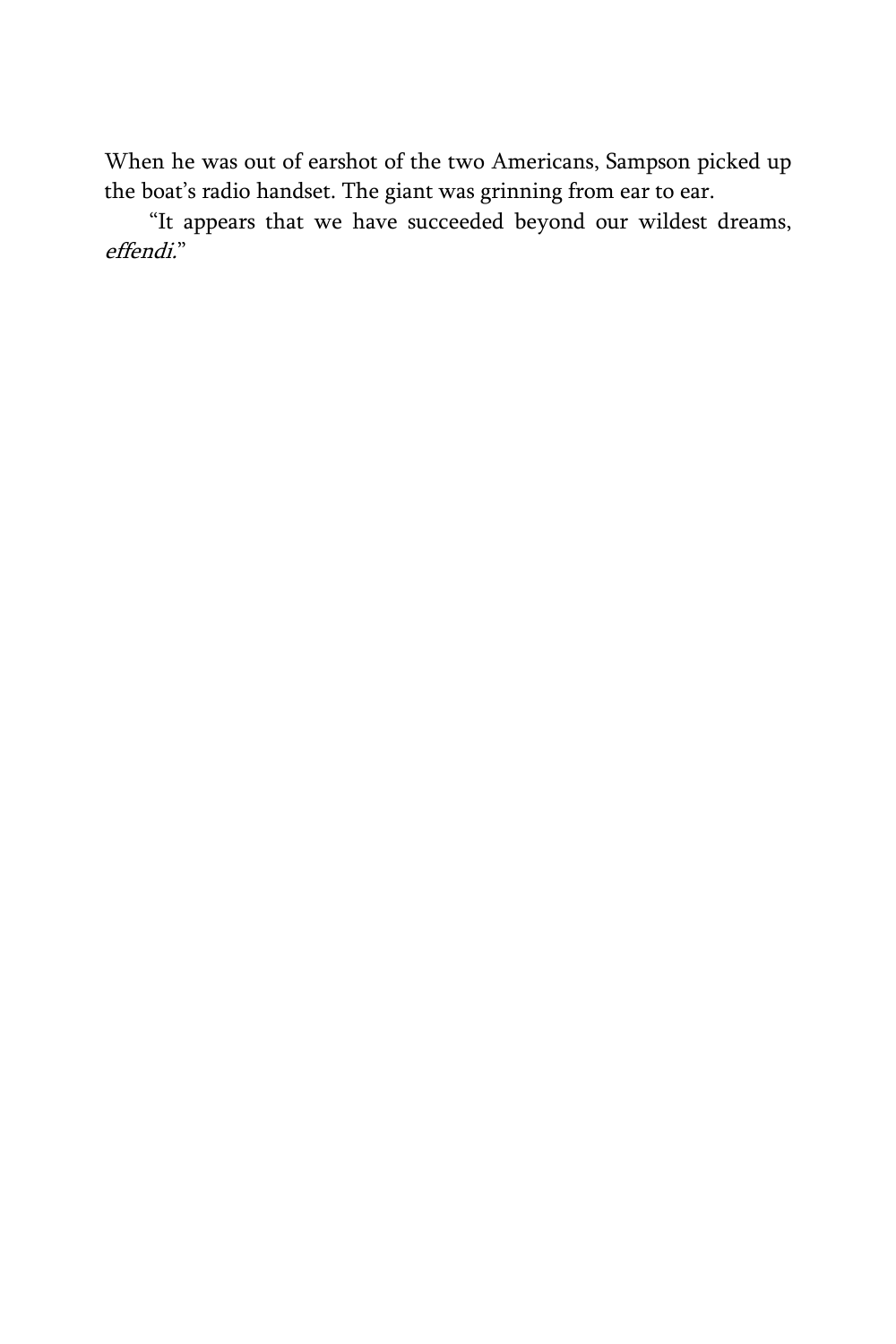## In the Beginning

And the LORD said to Satan, "From where do you come?" So Satan answered the LORD and said, "From going to and fro on the earth, and from walking back and forth on it."

JOB 1:7

CHICAGO, ILLINOIS OCTOBER 2, 2024

ebekah Berman peered out the bedroom window of her small two-story brownstone on Chicago's far South Side and beheld a gray, overcast sky that hinted of light snow later in the day. Rebekah Berman peered out the bedroom window of her small two-story brownstone on Chicago's far South Side and beheld a gray, overcast sky that hinted of light snow later in the day.<br>After enduring nearly thirty-four years weather, she barely took notice of the late fall dreariness outside.

Her waking mood, however, was anything but dull and bleak. She felt particularly cheery and refreshed, reminiscing on last night's romantic, candle-lit dinner, followed by a long and passionate after course of tender kisses and, eventually, exuberant lovemaking. The object of her affections, Chicago police lieutenant Cody Neill, was now spread-eagled and snoring loudly in the bed they shared.

Rebekah grinned at her husband and kissed him on the forehead. The grin lingered on her face as she silently padded off to the bathroom to shower and get ready to face Monday morning's challenges at The Chicago Daily Chronicle.

After a brisk ten-minute shower, Rebekah dried her shortly cropped auburn hair and examined herself in the bathroom mirror. Large, expressive brown eyes, tinged with green but slightly reddened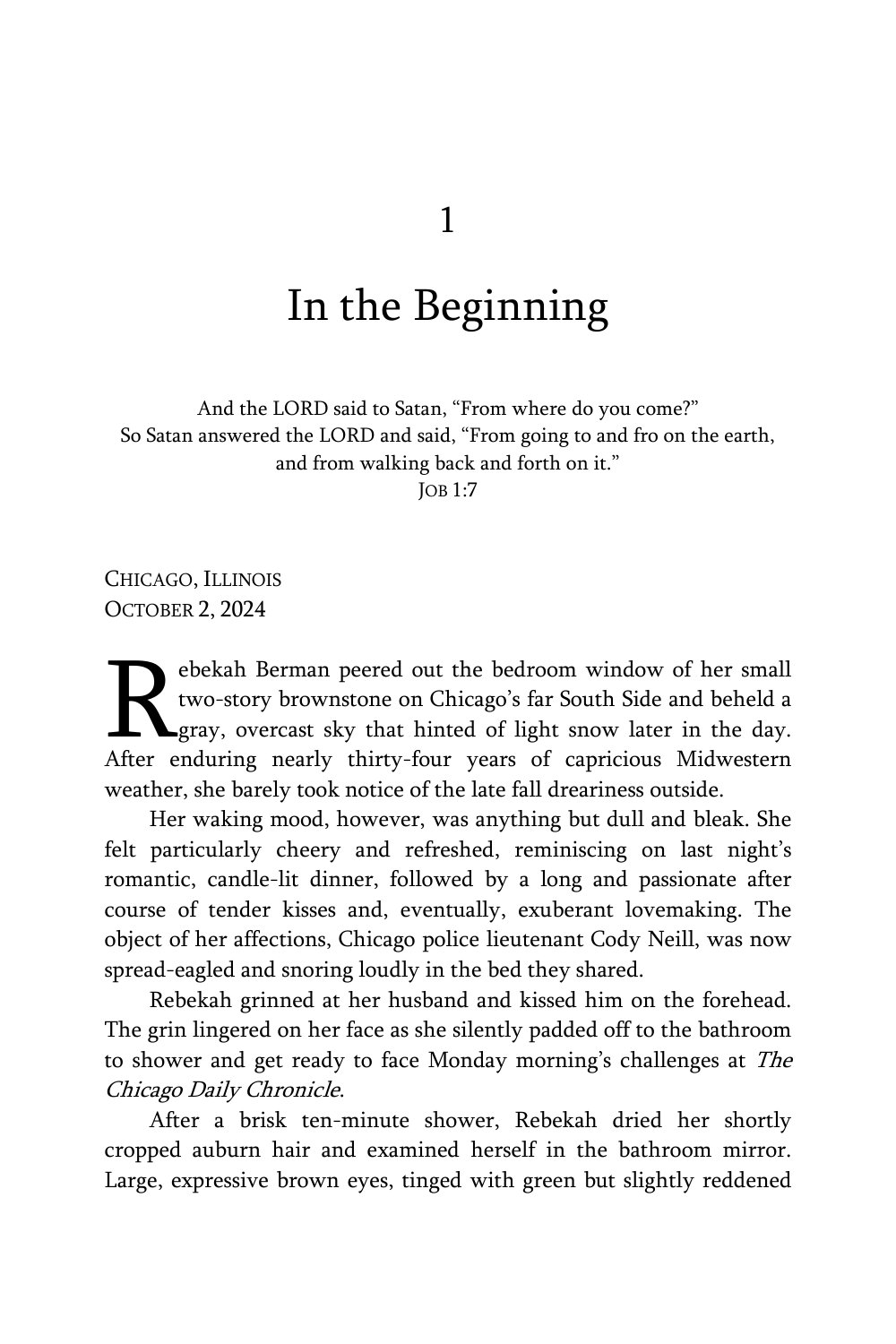by the previous night's excesses, stared back at her. A chilly draft from the old single-pane window caused her to shiver, and she quickly finished toweling off the rest of her body.

Wrapping herself in a red silk robe, Rebekah quietly made her way downstairs, stopping at the front door to pick up the bundled morning edition of the paper. She shivered anew when her bare feet met the cold black-and-white checkerboard ceramic tile on the floor. The kitchen, like her mood this morning, was cheery and bright. A row of skylights provided ample illumination, even on an overcast day like this one. The back wall was lined by the home's original, recently restored light oak cabinets with delicately etched glass fronts that softened the otherwise clinically stark appearance of the new stainless steel appliances and matching countertops.

Rebekah glanced at the two wine glasses sitting askew on the counter. "Coffee, four cups, strong," she mumbled to the appliance. She took her first sip of the bitter brew less than one minute later and was in the process of removing the rubber band from the rolled-up newspaper when Neill interrupted her morning routine.

"Morning, Bek," he said as he ran his fingers through her damp hair and planted a soft kiss on her exposed neck. He plopped his large, six-foot-five frame down in the chair next to hers and poured his own steaming cup.

"Morning back, Big Man," she smiled, noticing the small, crusty deposits around Neill's bleary, light blue eyes. After three years of marriage, the petite newspaper reporter and the big police lieutenant had a close and comfortable relationship that hadn't yet lost its edge of playfulness and excitement.

Neill eyed the still-unwrapped paper. "Mind if I check the Bear's score from last night?"

Rebekah laid the paper down on the table and slid it over to Neill, opting to move directly to step two of her retinue. She reached for a cosmetic bag lying on the counter and propped up a small table mirror in front of her. While the kitchen afforded much better illumination than either the bedroom or cramped bathroom, she still wanted more. "Lights up, setting three," she commanded, causing the ceiling fixture to intensify.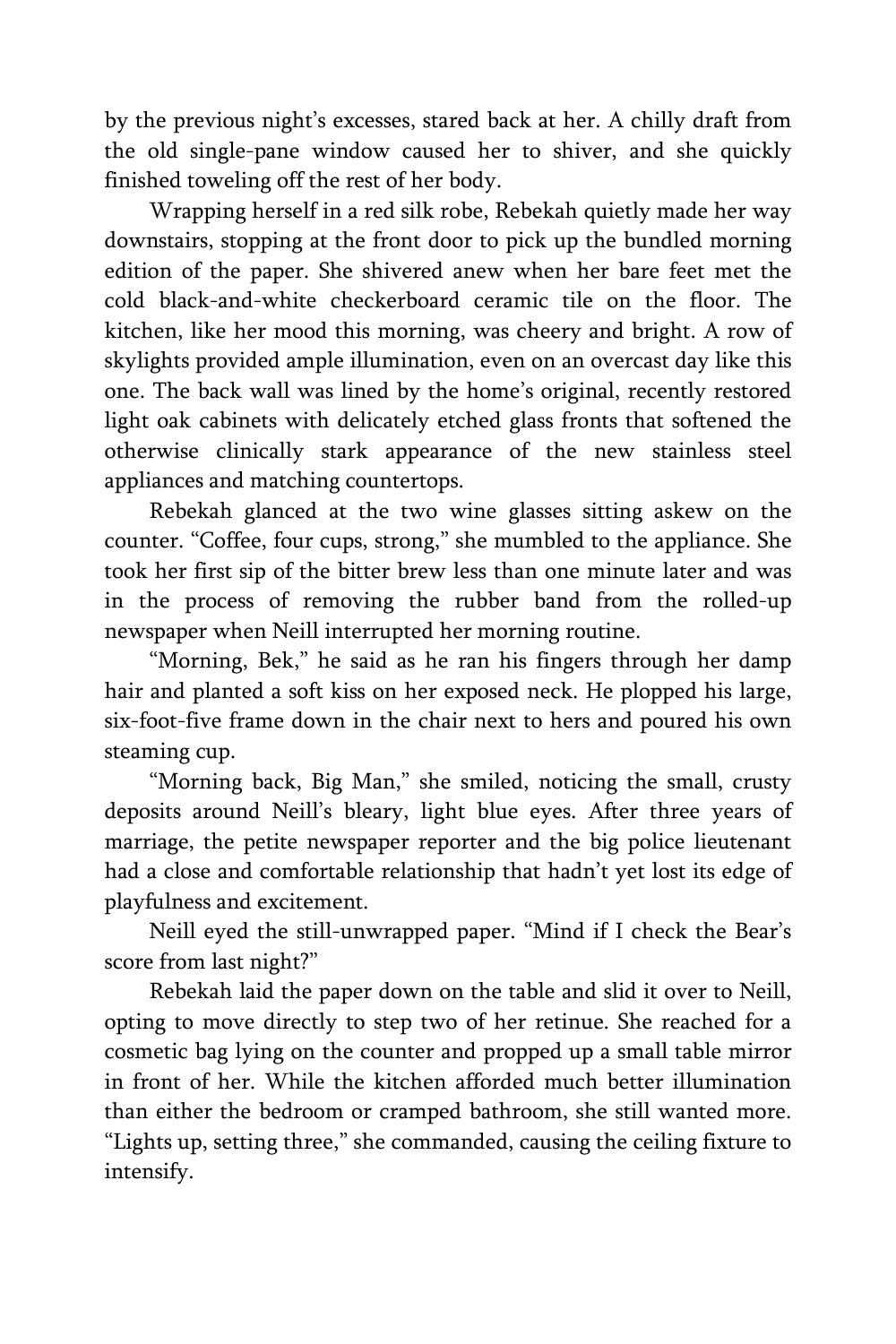"Oh man," Neill grunted as he squinted under the assault of the bright light. At 260 pounds, one could easily mistake his lean, hardmuscled frame as belonging to a running back on his beloved Naperville Bears football team. A Southside mix of Irish and Italian heritage, Neill was a third-generation Chicago cop.

Apparently, the height gene had skipped a generation in the Neill family. Cody stood nearly a foot taller than his five-foot-seven father, who was dubbed *Little Man* by his peers at the Chicago Police Academy. When the younger Neill took the training some twenty years later, *Big Man* was the obvious moniker he was given. Naturally, the name had taken on other undertones in his playful relationships with the opposite sex.

"One of these days, Bek, we should get the vid version. It would be a whole lot easier to use and share." Neill absently scratched his bushy, black moustache and unfolded the paper.

"And be like everyone else? Not my style, darlin'," Rebekah sniped back. Although most of her activities at The Chronicle were conducted in a paperless fashion, Rebekah always felt that reading a newspaper should be a tactile experience. She was disappointed that less than 30 percent of the paper's subscribers still opted for the newsprint version.

Neill scanned the paper, and his face went ashen. He unconsciously read the lead story's large headline aloud: "Kuwait Invades Iraq, Millions Dead."

Rebekah's head snapped up in amazement. "What did you just say?" She quickly checked the headline for herself and reflexively tapped the vid phone on her wrist for messages. She had thirty-two. "Oh, no. I turned it to silent last night and missed everything!" She noticed twenty of the messages were from her boss, Benjamin Stein.

Stein's number was on Rebekah's speed dial, and she shook her wrist two times to make the connection.

Stein answered immediately. "Rebekah! Where have you been?"

"Sorry, Ben. I've been running on silent mode since around midnight."

"I need you now. The incursion—if you could even call it that began at around 4 a.m. and ended at about 4 p.m. That means you're already more than three hours behind the rest of us. Pick up what you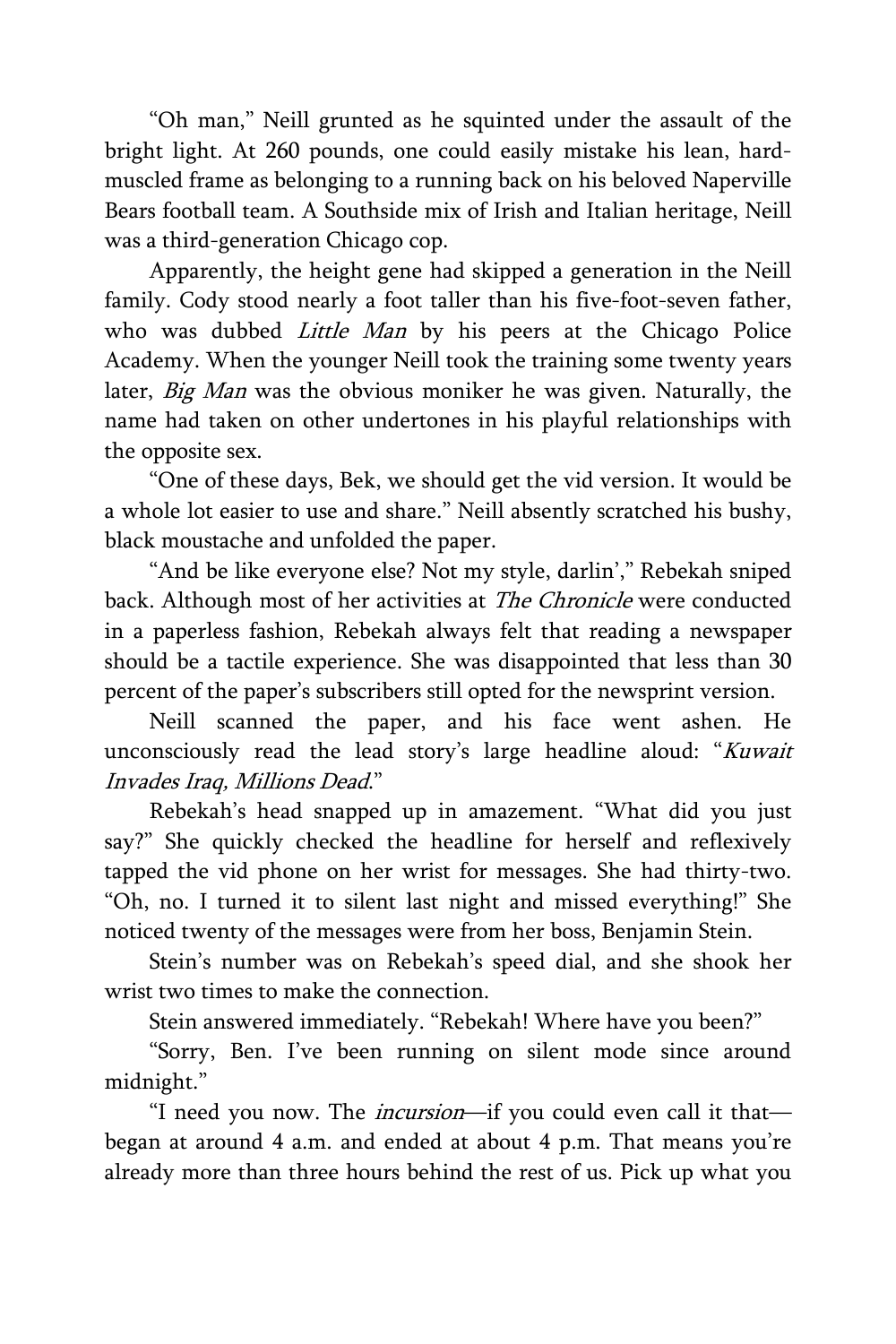can on G-SAT on the way here."

Stein abruptly ended the call, leaving Rebekah to find out for herself how such an obscene number of casualties could mount up in only twelve hours.

"Look at this, Bek." Neill slammed the paper down in front of her. "You won't believe it!"

Rebekah read the story, written by Andrew Williams from The Chronicle's Saudi bureau.

#### OCTOBER 2, 2024: AL KUWAYT

In what has been described as the most catastrophic loss of human lives in recorded history, Kuwait fired several shortrange Dragon missiles at Baghdad and several other large population centers in Iraq early this morning. The missiles were believed to contain a previously unknown biological agent of mass destruction. Officials from the World Health Organization (WHO) estimate casualties in excess of thirty million people. Following the air strike, Kuwaiti forces have invaded and occupied most of southern Iraq.

The bio-weapon is based on toxins derived from the common Anthrax virus and is suspected to originate from the Phang Kow research facility in northern China, according to the WHO. Victims most likely died from asphyxiation within a few minutes after exposure to the virus.

Strong prevailing winds from a high-pressure weather system moving through the region aided in the rapid dispersal of the toxins, which were carried in a southeasterly direction approximately thirty miles from each delivery site. During the proceeding twelve to twenty-four hours, the WHO speculates that the pathogen dissipated into an inert form that was harmless to the Kuwaiti soldiers who subsequently moved into the area.

The attack came without warning or provocation. Surrounding countries unaffected by the virus have reacted with a mixture of shock and uncertainty. While all of the militias in the region remain at a high state of alert, none have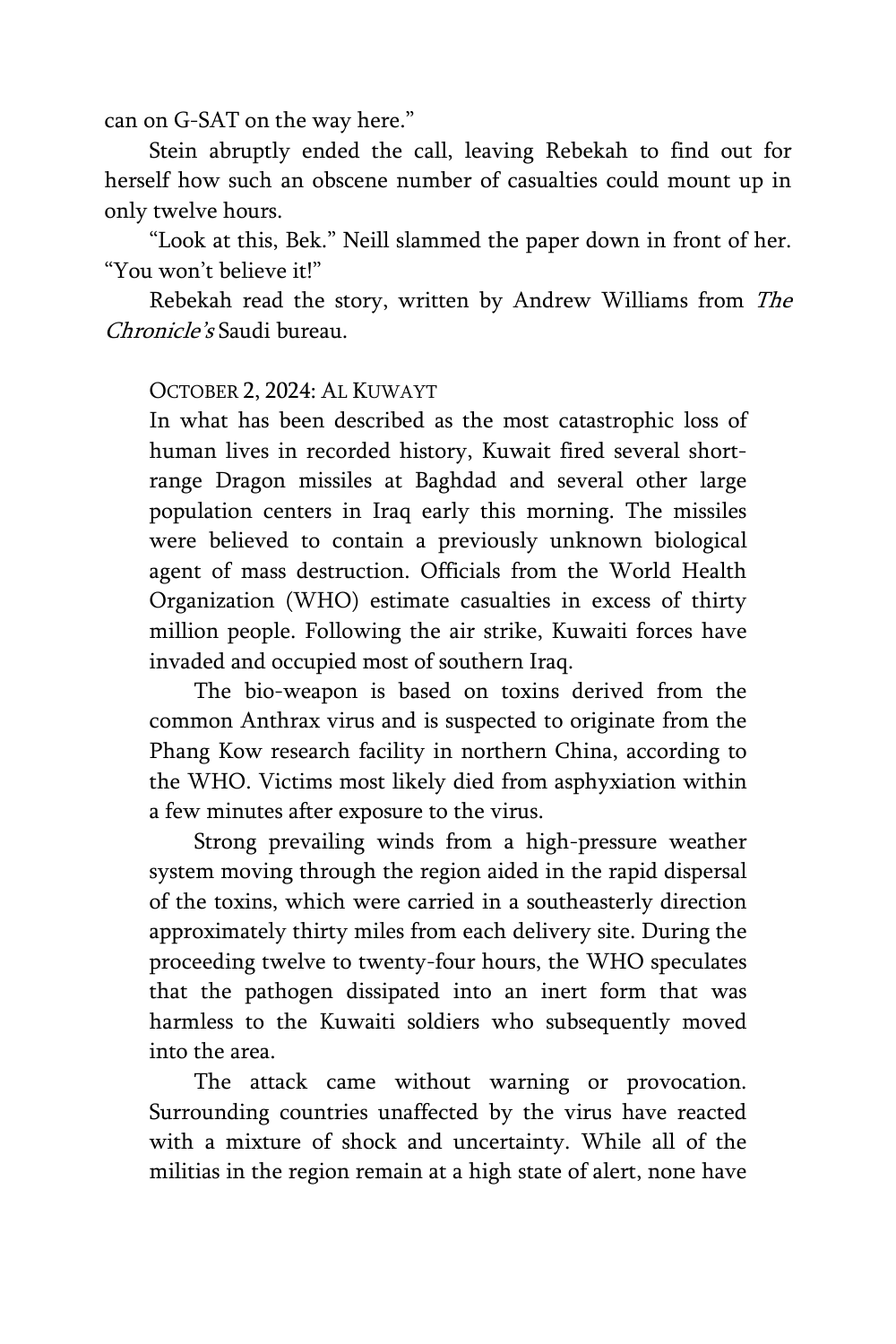taken retaliatory action of any kind.

Following the incursion, Emir Mustafa Hamel Al Sabah of Kuwait issued a statement wherein he claimed the occupied land as ancestral property belonging to the new Republic of Pishon. Diplomatic envoys from the United States, the European Union, Russia, Saudi Arabia, Israel, Syria, and China have been granted access to the new Pishon government, but no details have been released yet.

In response to these unprecedented events, President James Randall spoke before the United Nations General Assembly in New York early this morning. Randall stated that the United States is closely following events in the region as they unfold, but is taking no action at this time.

Randall ended his brief remarks by offering a prayer for the victims of the catastrophe and their families. He then quickly left the building without answering questions.

"Mustafa, you creep!" she shrieked. "How could he do such a thing?"

"Didn't you interview that guy for *The Chronicle* a few years back, when he was the Energy Minister?" Neill asked.

"Yeah; the Hormuz incident of eighteen had already made Mustafa a national hero in Kuwait, and he was getting a lot of press on the social reforms that his administration was driving. The Chronicle had sent me out to do a human interest story on him."

Rebekah's mind was reeling. To think that she had actually shook hands with a man capable of such destruction and loss of life! She took a deep breath and calmed herself. "But Mustafa was just a kid back then, barely out of his twenties. He was arrogant and self-centered, but certainly not a madman. Why would he do such a thing?"

"And you must have been all of, what, twenty-six or so at the time? People change," Neill teased.

"Okay, Big Man. I get your point."

Rebekah recalled her initial impressions of Mustafa. He was certainly pleasant enough to look at, with a dark, smooth complexion and tall, muscular frame. He wore a well-tailored dark blue business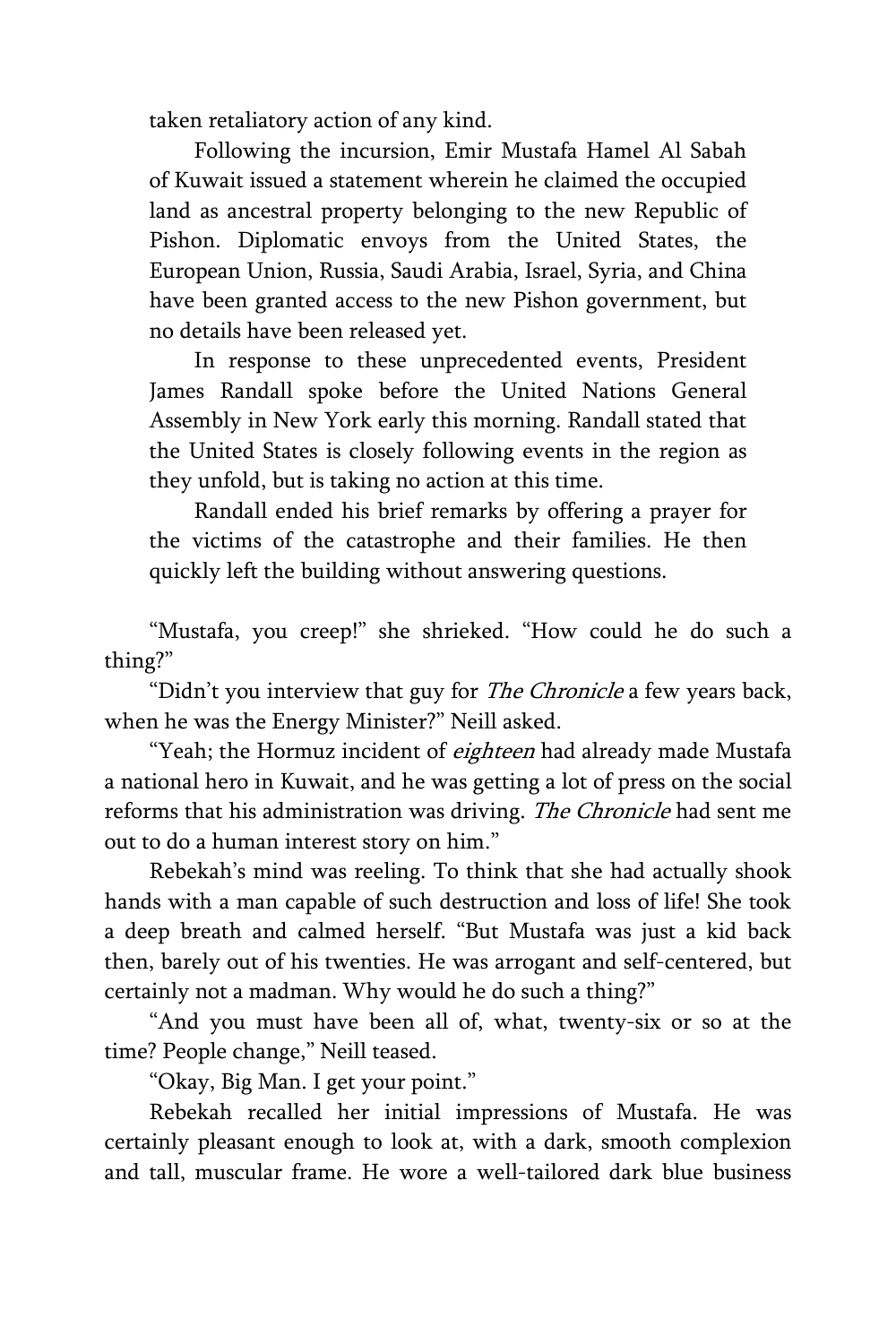suit and cream-colored turban with black, curly locks spilling out from under its edge. In sharp contrast to his conservative attire, he sported a pair of dark green Tony Lama snakeskin boots and wrap-around Gargoyles sunglasses that looked more suited for Venice Beach rather than the plush, air-conditioned office in the government palace where the interview was held.

When Mustafa pulled off his shades to greet Rebekah, he displayed large, unusually dark eyes with almost indistinguishable pupils. His smile revealed perfect, white teeth framed by a full, thick beard. Turning his head slightly to the side, Rebekah noticed his sharp, aquiline nose.

After exchanging a few brief pleasantries, Rebekah began the interview. She had brought along a translator chip for her wearable computer but found that the Cambridge-educated prince spoke flawless English. It didn't take very long for Rebekah to get a clear sense that Mustafa was rather full of himself and his accomplishments, much of the latter she attributed to simply being in the right place at the right time. Still, the future Emir's obvious intelligence and charisma made his cockiness a bit more tolerable.

The interview had lasted forty-five minutes. Afterwards, Rebekah asked Mustafa to pose for a few publicity shots to accompany her article. But as the photographer was setting up for the shoot, Mustafa had turned to Rebekah and whispered an invitation to participate in a wholly different kind of posing altogether.

Rebekah was thrown off balance by his graphic, inappropriate proposal. She had taken great care that morning to dress in a prim and altogether puritanical manner in deference to Islamic custom, although most modern Kuwaiti women dressed in a Western style.

Her face reddened, but she kept up a professional pretense as the photographer clicked off two rolls of film. As Rebekah left the room, Mustafa caught her eye and gave her a lecherous wink.

She had wanted to get this distasteful experience behind her as quickly as possible. By the time the plane had touched down at Heathrow four hours later, she had already logged the story into Stein's vid phone, aided by seven glasses of Chablis to calm her nerves. The published account had appeared in the Sunday magazine section of The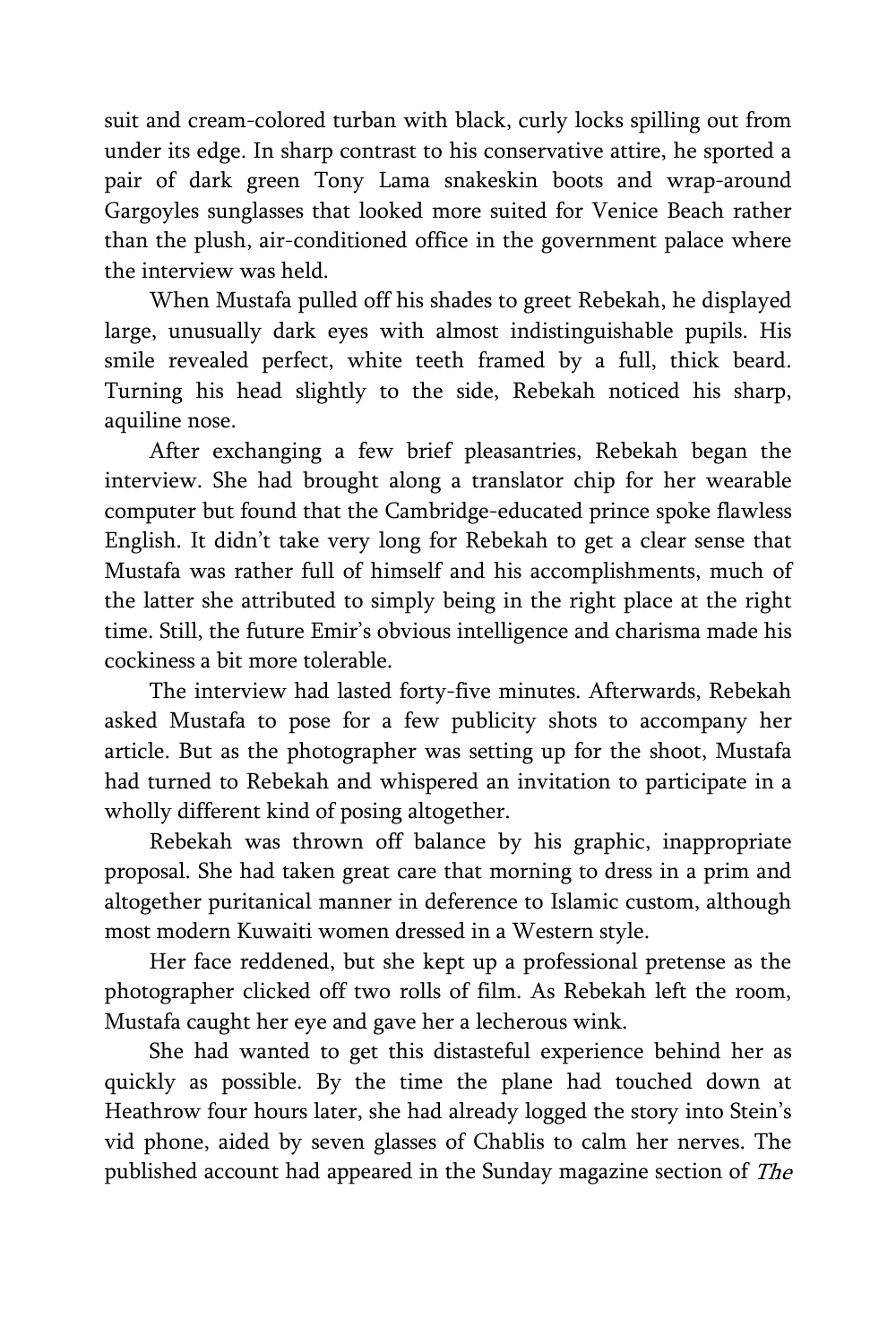Chronicle. Rebekah had been careful to maintain her journalistic neutrality and avoid revealing a glimpse into the man's lecherous nature. In fact, she hadn't given the creep another thought until now.

Rebekah had never shared the gritty details of that day six years ago with anyone and intended to keep it that way. "Who knows," she continued, "maybe Ben intends to send me out there again." Although she dreaded the thought, Rebekah knew that she was the only one on Ben's staff with any personal connections to the man that most of the world was most likely talking about this morning.

"Be careful, baby," Neill said as he hugged Rebekah.

She headed upstairs to get dressed and prepare for the inevitable fireworks at The Chronicle.

### <del>ж</del>жж

Twenty minutes later, Rebekah was inching up the gridlocked Dan Ryan Expressway en route to her appointment with Benjamin Stein, the publisher and editor of the largest independent newspaper in the city. Although Rebekah had an office in the Loop, she typically worked out of her home or from a hotel or airport in whichever city she found herself while covering that week's assignment. As the paper's senior political editor, she had a lot of ground to cover.

Apart from being Rebekah's immediate supervisor, Stein was also her mentor and close friend. They had met fifteen years ago when Rebekah was a journalism student at Northwestern University in Evanston. Stein, a devout Jew, taught an evening course in newspaper ethics while working days as *The Chronicle's* religion editor.

Stein was impressed by his student's intelligence and tenacity. When a junior features editor spot opened up at the paper, he offered her the job.

Rebekah's rise up the ranks of the organization was nothing short of meteoric. Gifted with solid writing skills and a knack to be at the right place at the right time, she had earned a byline within two months. Rebekah was able to balance her often brusque, unabashed tenacity with just enough diplomacy to get to the heart of her subject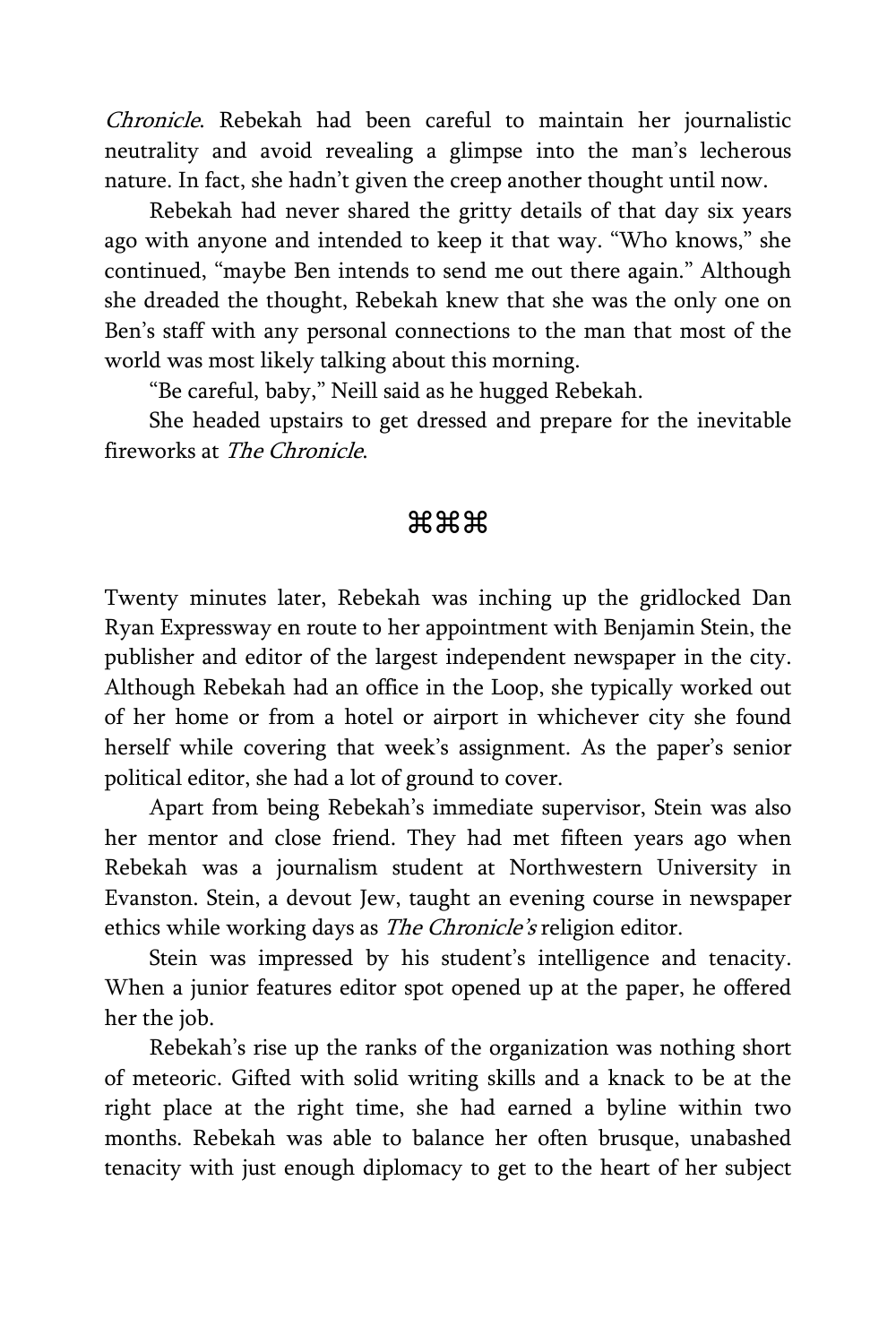matter. Two National Press Club awards served as a testimony to her journalistic talents, although the actual plaques sat unnoticed in the bottom drawer of her desk.

As Stein progressed to the International Affairs desk and eventually to the Chief Editor spot, he pulled his star pupil up the ladder with him. It proved to be a good professional marriage, and one that caused little resentment or friction with coworkers at the paper. The pair was generally well liked and respected by most of their peers.

From her car, Rebekah accessed the Global Satellite Network—G-SAT—and scrolled through the numerous breaking stories on the Iraq invasion. Her shock and disbelief grew in proportion to the number of entries that popped up on her windshield's vidscreen.

By 8:35 a.m., Rebekah finally entered Stein's cluttered office on the seventh floor of The Chronicle's headquarters on North Michigan Drive.

The publisher sat with his feet propped up on the corner of his oversized mahogany desk, looking over the initial galleys for the noon edition of the paper. A scowl marred his otherwise grandfatherly visage.

"Edit mode, page one," he spoke in a slow and distinct tone to his terminal. "Change paragraph three, second sentence from *annihilated* their rivals to exacted revenge from ancient enemies. Send."

Stein noticed Rebekah at the doorway and waved at her to come in. His tired, red-rimmed eyes met Rebekah's. "What could you possibly have been doing that was more important than missing the genocide of an entire nation?" he yelled. "While you were doing Godknows-what, millions of people were dying!"

"I'm so sorry, Ben," Rebekah began. "Cody and I had a special, ah, celebration last night. I turned my vidphone on silent…just for a while."

He rose, exhaled slowly, and stared Rebekah down. Not only were his eyes red, they glistened with moisture. "I'm sorry, too, Becky," he said after a moment. "It's just that I feel so...helpless."

Rebekah reflexively looked away from Stein's gaze and noticed his black tweed overcoat and briefcase haphazardly thrown in the corner of the room.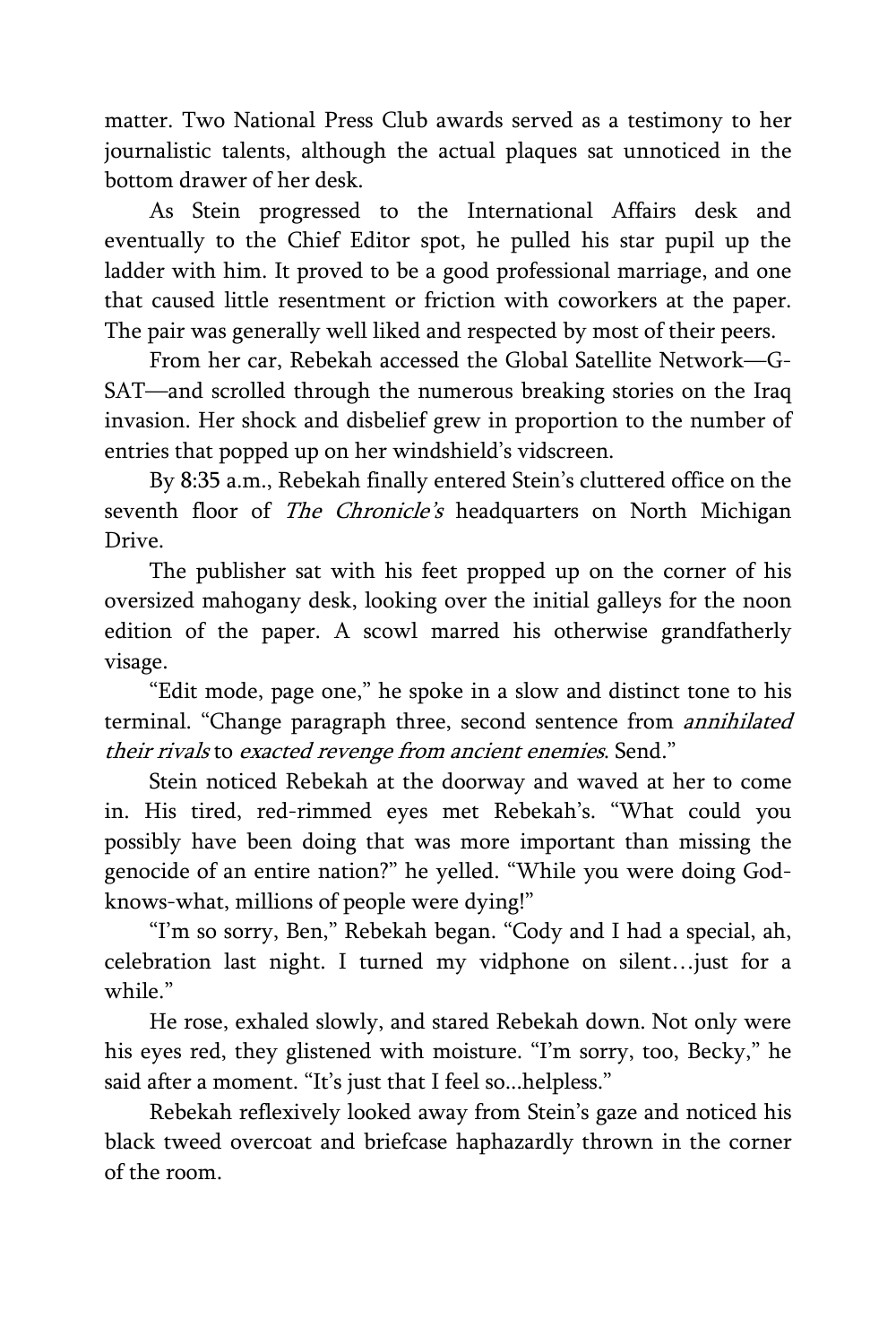He continued, "I've been here ever since Williams woke me at home with the news. The more I dig into the story, the more it affects me personally. Let me explain. As I drove down here this morning, I kept thinking about the stories that my father had told me about the Holocaust when I was a kid. Like many people of my generation, the war was something far removed from my life. It was from another era, another time. Heck, I'm sixty-five years old, and that stuff happened before I was born."

At five-foot-six, Stein stood three inches taller than Rebekah. His paunchy, overweight frame was clad in a rumpled black suit, white shirt, and no tie. Red suspenders draped over his puffy middle. As always, Stein wore his black yarmulke, in the tradition of Orthodox Jews.

"Dad was one of the lucky ones. When the war broke out, he was already living in New York, attending Columbia College. His parents and older sister, though, remained in Berlin. My grandfather was a senior officer at a small, Swiss-owned bank—a good, well-respected man who always took time to be with his beloved wife and daughter.

"But everything changed after Hitler came to power in the late 1930s. In the years following Germany's defeat in World War I, inflation was so bad that it took nearly a wheelbarrow full of Deutschmarks just to buy a loaf of bread. Hitler conveniently blamed the greedy, elitist Jewish moneylenders for their triple-digit inflation, even going so far as to couch his remarks with references from the Talmud. Well-known families like ours—former pillars of the community—became especially vulnerable targets during the early wave of anti-Semitism. In fact, Dad's family was among the first group to be sent to the death camps."

Stein wiped a tear as it ran lazily down his cheek. "Back in America, my father kept all of the letters that his family had sent. The earlier ones were filled with cheery news and gossip, but towards the end they had taken on a dark and foreboding tone. My grandfather clearly knew which way the wind was blowing.

"Then one day, the steady stream of letters simply stopped. My father, and the rest of the world, soon found out why. Dad became an orphan just before his twenty-fourth birthday."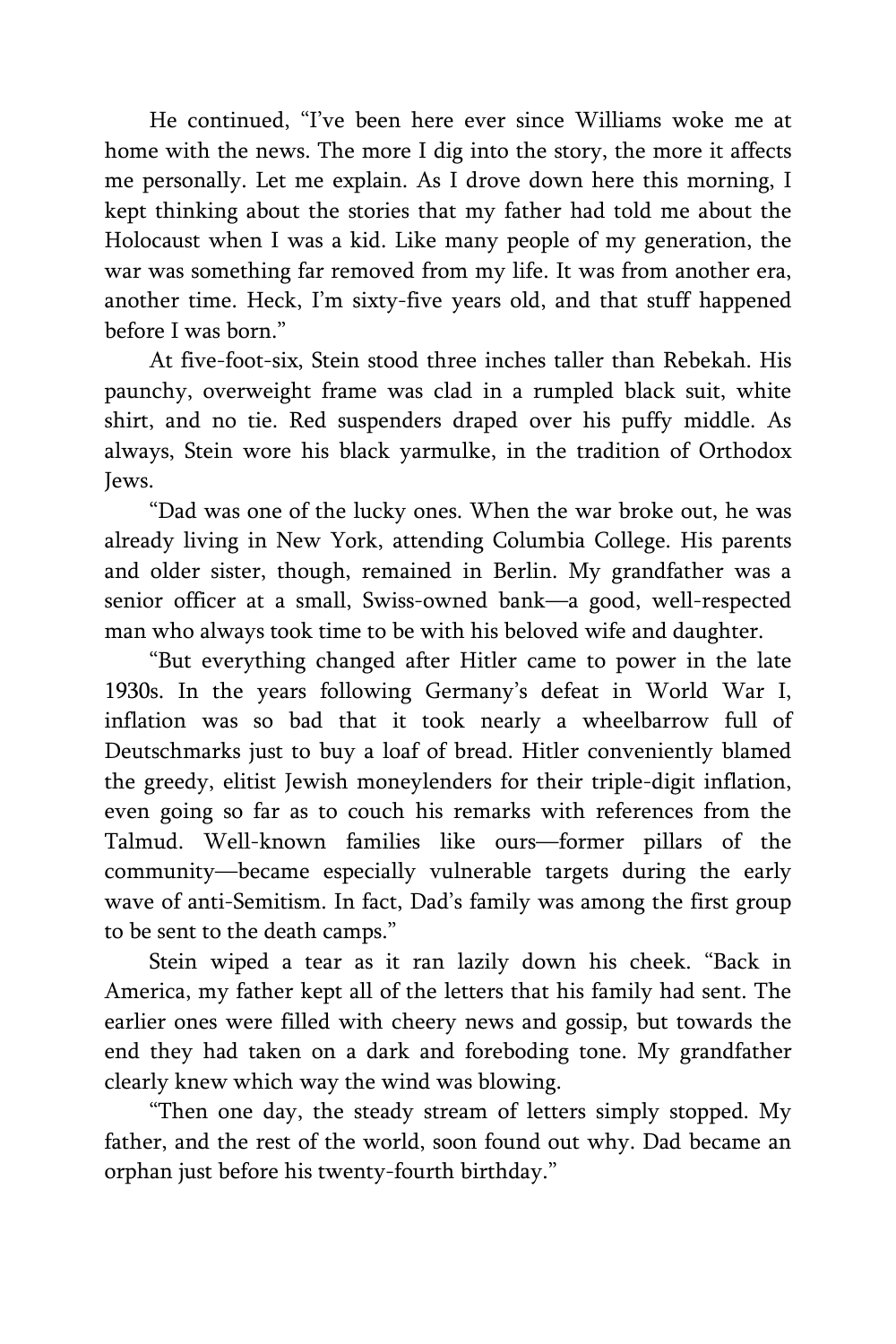"That's horrible, Ben," Rebekah said as she placed her hand in his. "I knew you had lost relatives back then, but you never told me just how deeply it had affected you."

"I'm ashamed to admit that the Holocaust never really had much impact on me before," Stein said. "Intellectually I knew that it occurred, but I just couldn't grasp how civilized humans could possibly do that to one another. Now the horrors in Iraq make the Holocaust a real and plausible thing to me. But as evil and despicable as Hitler and his followers were, Mustafa must be the devil himself!"

A shiver ran through Rebekah as she thought of her last encounter with Mustafa. Still, she was the best reporter that Stein could send out to cover the current crisis and steeled herself to accept her inevitable next meeting with the man.

"During the Gulf War," Stein continued, "we viewed the Kuwaitis as victims when Saddam waltzed in and snatched their land right out from under them. It must have been hard for the old Emir—Mustafa's uncle—to sit back helplessly and watch the much-hated U.S. get it back for them. After that, Kuwait had no choice but to openly embrace the ideals and protection of the West, while apparently plotting in secret to administer their own brand of justice when the time was right."

"An eye for an eye, and a tooth for a tooth," Rebekah said.

"No, more like *millions* of eyes and *millions* of teeth," Stein said. "Saddam claimed that Kuwait rightfully belonged to Iraq when in fact it was the Kuwaiti Bedouins who had settled the Southeast regions of Iraq thousands of years earlier. As outrageous as it sounds, that supports Mustafa's claim that Iraq is his people's ancestral land, rather than the other way around."

"Wars have been waged for less noble causes than that," Rebekah said. "But no land, for any reason, is important enough to justify the taking of so many lives."

"I don't think that everyone would agree with you, Rebekah," Stein replied. "The Arabs have a word for it: jihad. It means 'holy war,' and we've just witnessed the mother of all jihads. In twelve short hours, more lives were taken than in all the centuries of endless fighting on the entire planet. And what's even more amazing is that it was accomplished without literally spilling a drop of blood!"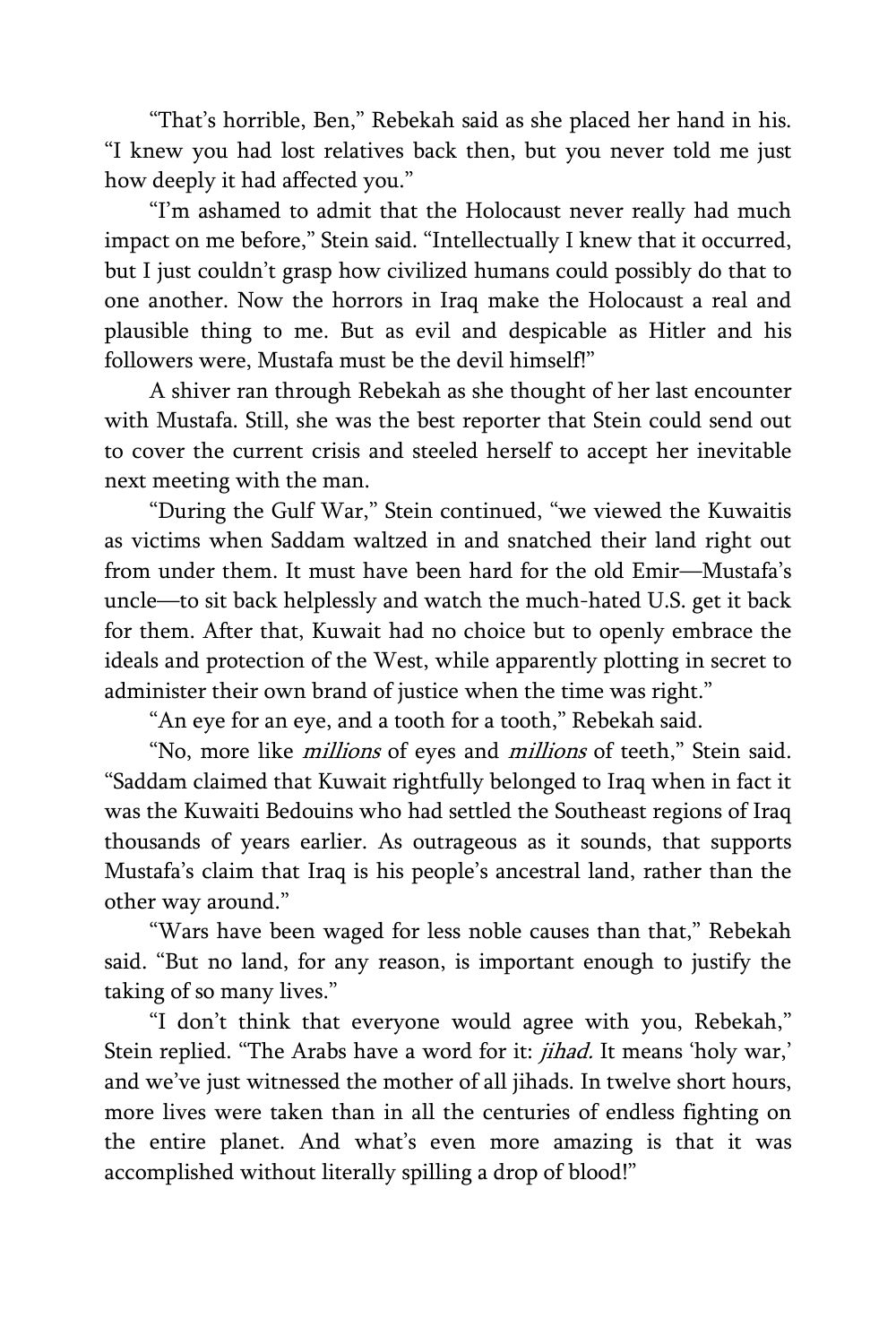"Perhaps the actual bloodshed is still coming," Rebekah said. "I can't believe this cataclysm will pass without some serious retribution from us and the rest of the world. Saudi Arabia must be thinking, Are we next? And what about Israel? Historically, whenever things go south for an Arab tyrant, he just turns his guns on Israel, and everybody kisses and makes up to join in the fun."

"Yeah," Stein replied, "It's far from being over. Watching President Randall's response on G-SAT this morning, I kept thinking that he looked like a man in shock. Even though he said that we weren't doing anything, I have to believe that our boys in Washington have the situation sized up pretty well."

"And do you still believe in the tooth fairy, too?" Rebekah teased. "The time to act is long past. Our response should have been immediate and decisive. History shows us that diplomatic overtures to terrorist situations are rarely effective."

"I don't think I entirely agree with you on that one, Becky. Remember six years ago when the Cartel once again threatened to cut off our oil supply? The prevailing opinion was to apply the *three strikes* and you're out rule and blast their so-called free enterprise to kingdom come right then and there. Luckily, cooler heads prevailed, and diplomacy won the day. They backed down, and oil flowed freely once again."

"But don't forget that it was Mustafa who led the charge for the Cartel," Rebekah said. "That's what propelled him into the international spotlight in the first place."

"True, but thousands of lives were potentially saved that day," Stein countered. "And don't forget that Mustafa has invited diplomatic envoys from the U.S., E.U., Russia, and Saudi to come to his palace and presumably negotiate a settlement to this crisis."

Mustafa's lecherous smile crept into Rebekah's mind and she exclaimed, "Crisis settlement? Those diplomats are most likely there only to serve as eyewitnesses to Mustafa's next stunt. What really scares me is that Mustafa might be planning something so big that it has Washington more worried than it is now. We need to find out what's really going on."

The diehard journalist in Rebekah needed to uncover the truth.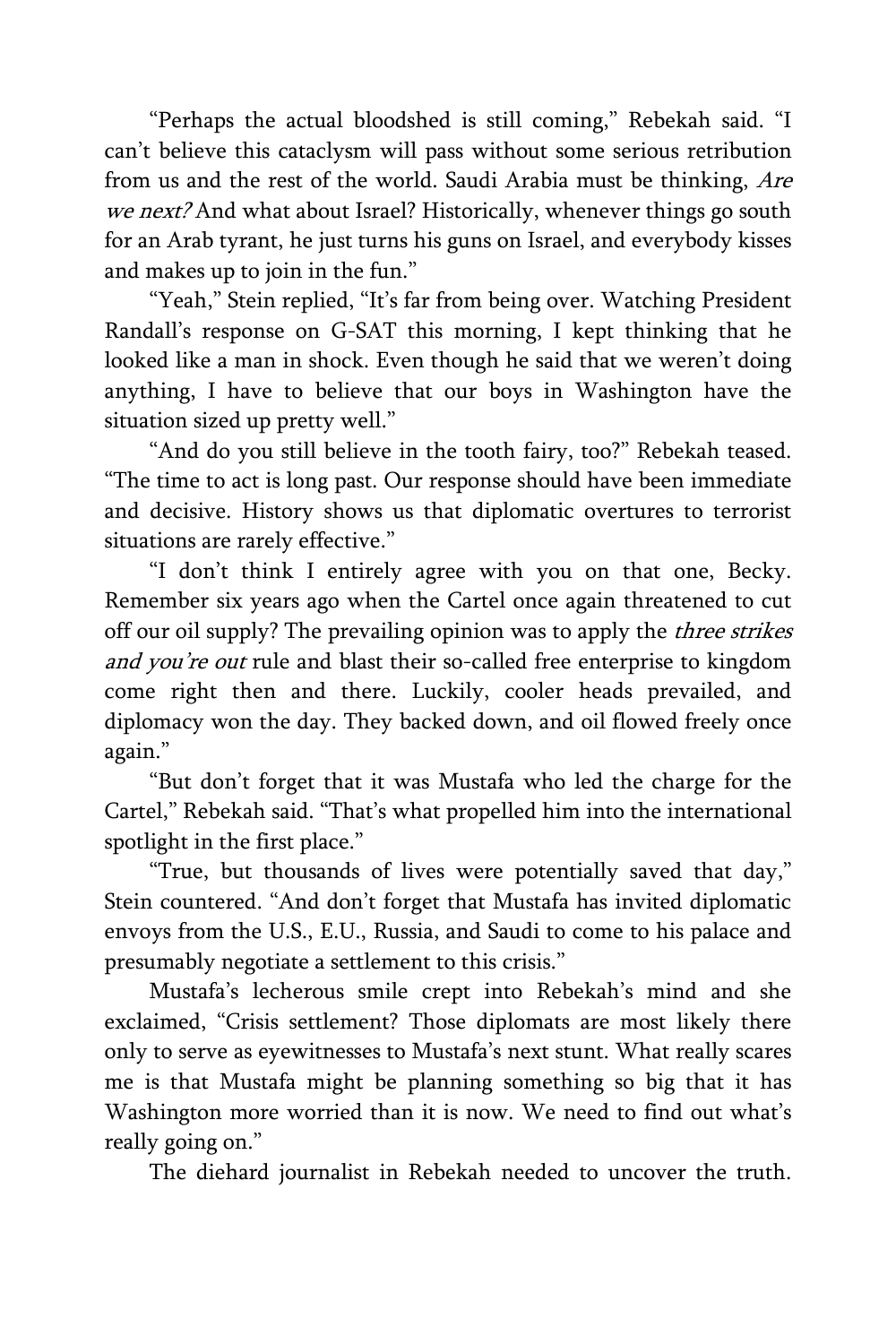Laying aside her intense dislike for Mustafa, she swallowed her fears and volunteered, "Washington or Kuwait, Ben—you pick. I can be packed and at O'Hare within the hour." Part of her wanted to see how Randall would respond to the crisis, and part of her couldn't resist the urge to be in the thick of things in Kuwait, or rather, Pishon.

"That...ah…won't be necessary." Stein looked away into the corner of the room. "We've got those bases covered for now."

Rebekah's shock and disbelief made her voice raise an octave. "What do you mean I'm not going? Who else would handle the story better than I would? This is the story of the decade!"

"I'm sorry, Becky," Stein said. "Ray Oldham in the Washington bureau has been on top of the story since it broke last night and Andrew Williams from the Riyadh office is already in Pishon covering the special diplomatic envoys. I'm sending a team to assist him, but it's his story for now."

Rebekah's professional veneer cracked under the unspoken insult. "Come on, Ben," she snarled, "Oldham has only been with the bureau since March, and Williams has never been an in-your-face type of reporter. I am. Besides, I'm the only one from The Chronicle to have actually made contact with him."

"I don't disagree with you," Stein responded, "but I have another assignment that I want you to tackle for me."

Rebekah's eyes glinted with the realization that Stein hadn't left her out in the cold after all. He must be following another angle to the story, an even bigger one. "Okay, I'll bite. What have you neglected to tell me?"

"Nothing much. First, I want you to use your firsthand knowledge of Mustafa to put together a profile for the team to use. Next, you'll go to West Virginia to see John Hawke."

"John Hawke!" Rebekah shouted. "You mean that crazy backwater preacher in Appalachia who pulls miracles out of a hat? Do I look like a stringer for the *Enquirer* to you?"

"Calm down, Becky. That *backwater preacher*, as you call him, has quietly drawn a huge group of followers to his ministry. After Islam, he represents the fastest growing religious denominations in the world."

"Denomination? Sounds more like a cult to me."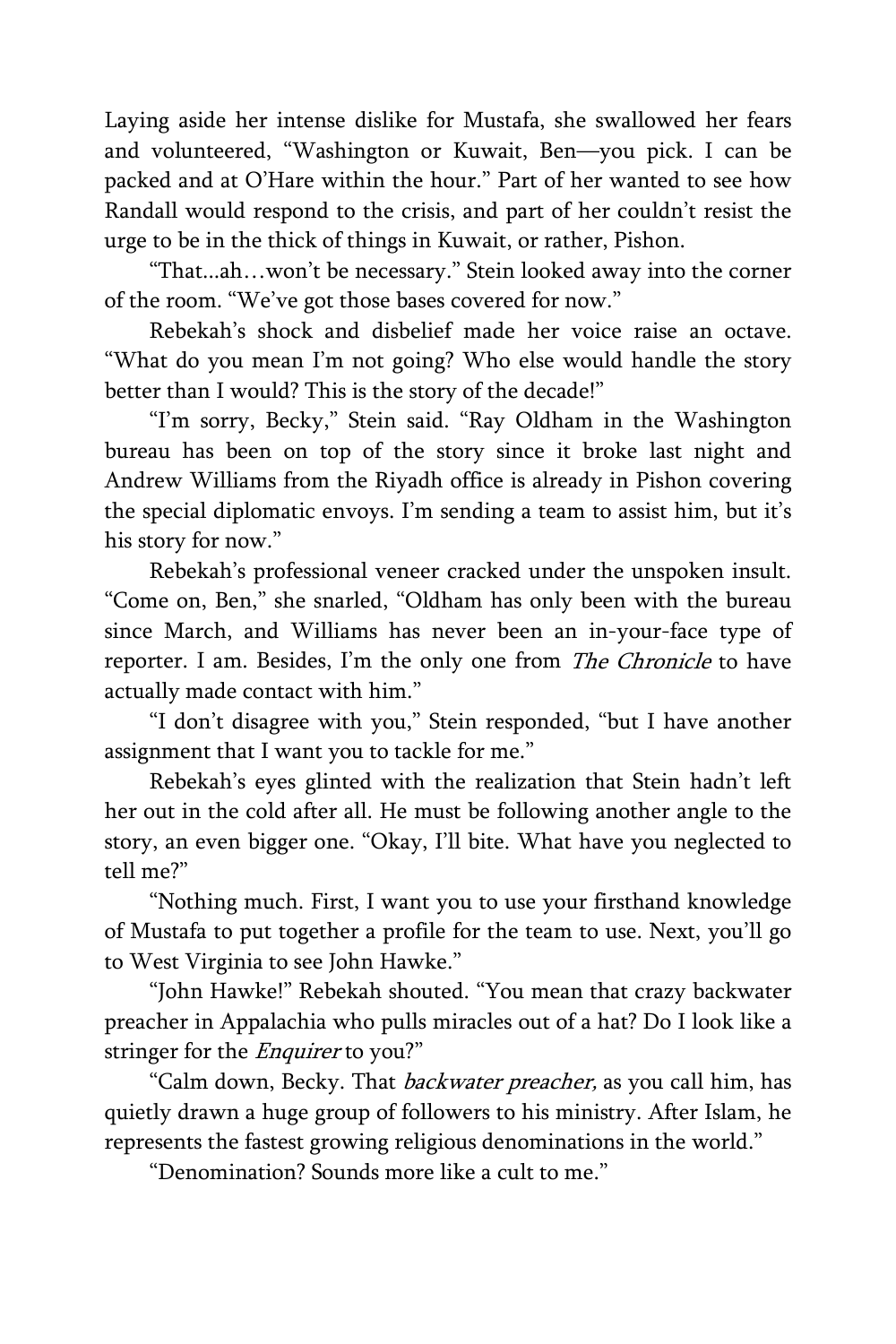"The masses turn to their gods in a crisis," Stein continued. "The bigger the crisis, the bigger the turnout. Right now, thousands are converging on his headquarters in Bluefield, West Virginia. There are even a few notable personalities among them, including a Nobel Prizewinning physicist and two ex-Presidents, besides the numerous Hollywood celebs you'd expect to see.

"I believe Hawke is linked in some way to what's happening in the Middle East. It seems too coincidental for him to have contacted The Chronicle on the eve of the invasion, telling us that he has an important message to convey to Mustafa. I want you to find out how he is connected to all of this.

"Hawke has been reticent in the past to grant interviews with the media, but he wants to speak to us now. Not only that, he asked for you by name. Apparently he's been following your career since you took over the religion beat from me. Considering your familiarity with Mustafa, you are clearly the best one to investigate this."

"Oh, great," Rebekah responded, "now I've got a religious fanatic as a groupie."

"Make no mistake," Stein countered. "This is a major story in the making, and you're on the ground floor. No one else has the right background to attack it. I need you on this one, Becky."

"Okay, okay, I'll do it. Just stop calling me Becky, huh?" She grinned. "I'm not that naive, fresh-faced kid from Northwestern anymore."

"Done."

"But promise me that you'll keep me in the loop on this Pishon thing, Ben. I want to know that I'll have a place to come back to before the shooting starts again."

"Also done," Stein said. "And thanks for your help on this one. I've already got your ticket; the plane leaves for Charleston tomorrow afternoon at three. Naturally, I'll expect the Mustafa backgrounder on my desk before you leave."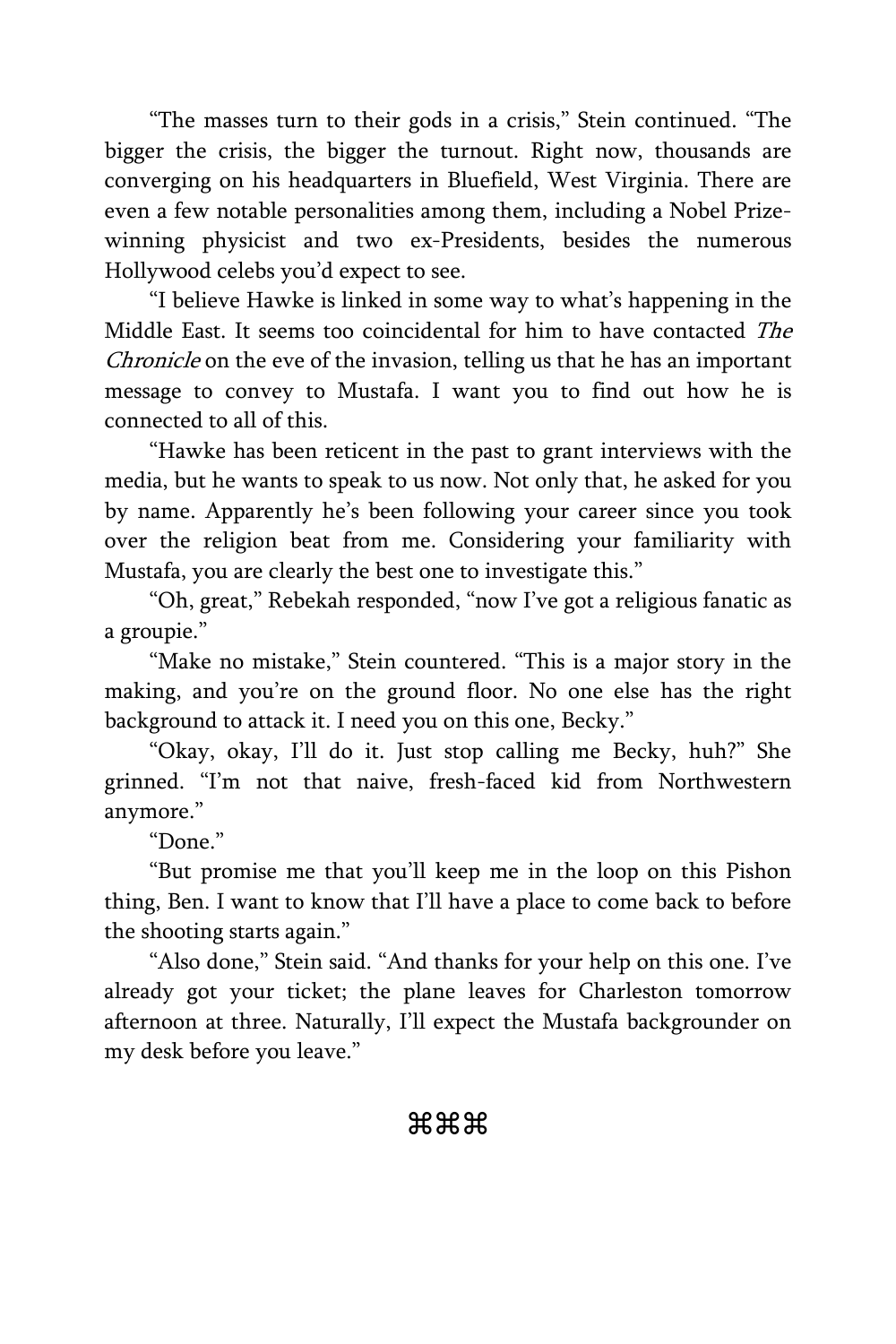As the sun's first light peeked over the cascade of sand dunes shaped by the previous night's windstorm, Emir Mustafa Hamel Al Sabah of the Republic of Pishon entered his office in the Royal Palace in Al Kuwayt.

Just two days earlier, the Kuwait National Army invaded neighboring Iraq—a seemingly foolhardy exercise considering that the Republican Guard outnumbered their forces by at least four hundred to one. Yet the Kuwaitis didn't encounter any resistance whatsoever. Everyone was dead.

All told, forty-three missiles had been fired simultaneously at key military installations, industrial sites, and population centers in Iraq. Each warhead carried a new strain of a bioengineered virus, created at a research facility in northern China. Named Ethnos Fonias, or in English, Nation Killer, the virus was a mutated form of common Anthrax, with some particularly nasty buggers built into its gene coding sequences.

Within twelve hours, the airborne pestilence had infected and killed all human life within a twenty-mile radius of each impact site. But after twenty hours had passed, the deadly virus obeyed cues embedded into its DNA matrix and rendered itself inert, leaving behind a gruesome tableau of dead bodies that offered neither the threat of physical resistance nor bodily infection to the Kuwaiti forces whose mission was to burn the bodies and insure that their victory wasn't snatched away by any number of common diseases that could be triggered by the piles of rotting corpses.

The day after the incident, all the major wire services were running a story on the new Republic of Pishon that comprised the countries previously known as Kuwait and Iraq. Mustafa choose the name from a fabled river that wound its way northeast from its source in the Garden of Eden through the land of Havilah—now modern-day Arabia—and eventually spilled into the Persian Gulf near the site of Mustafa's palace in Al Kuwayt.

That legendary waterway was supposedly one of four mighty rivers that once flowed out of the Eden, the other three being the Gihon, Tigris, and Euphrates. Archaeologists and paleogeologists have long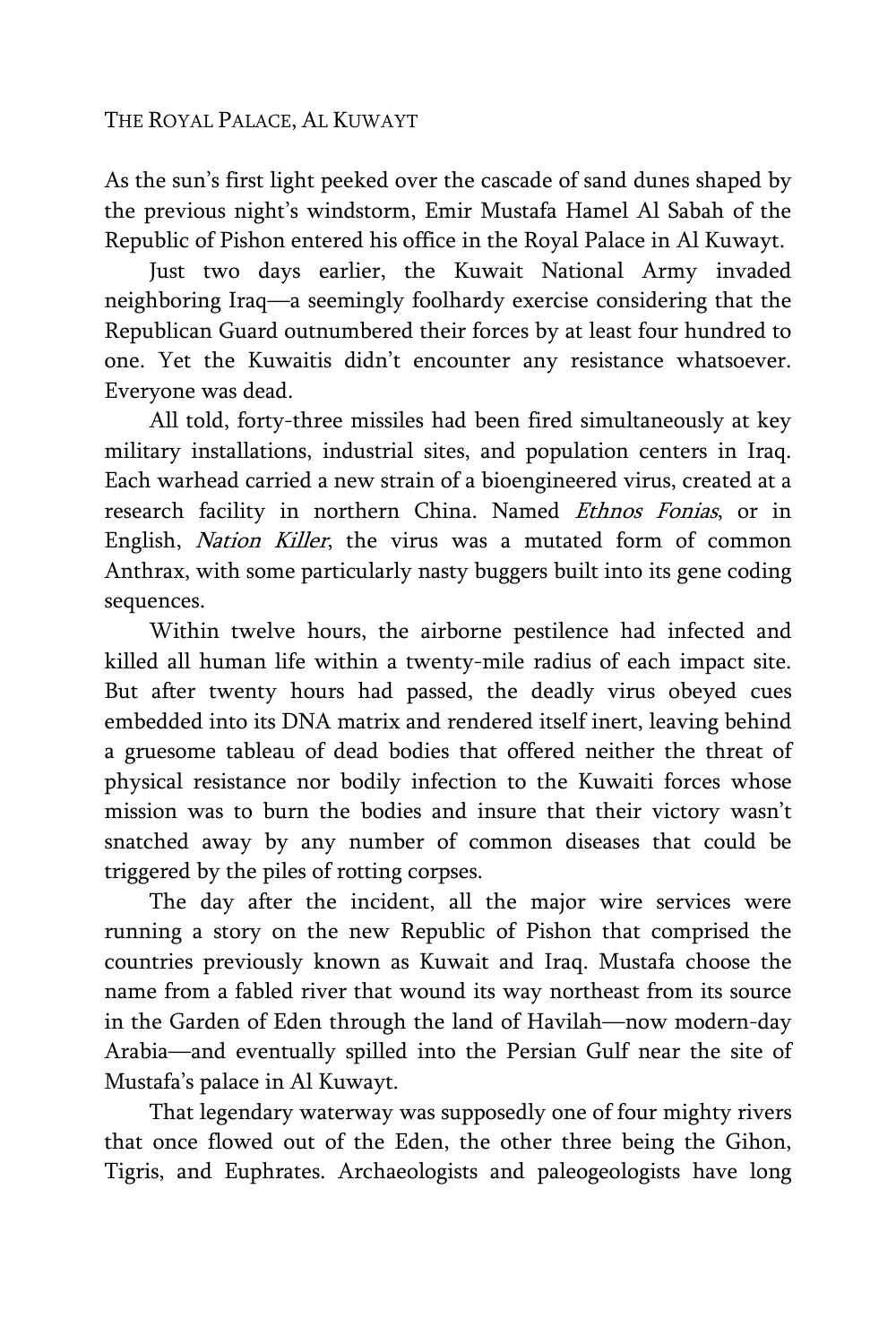debated the Pishon's very existence; although deep-scan radar imaging photos from G-SAT have provided hints of an ancient riverbed cutting across the desert from the Hizaz Mountains near Medina.

Of course, the world community was outraged and horrified by these unprecedented and unimaginably inhumane events. But lack of reliable intelligence reports and fears that an attempt at retaliation might invoke a new round of *Ethnos* kept Arab and Israeli neighbors at bay for now. Half a world away, the U.S. and its allies were meeting around the clock to discuss options and shape an appropriate response.

The twenty-year threat of renewed violence from Iraq's unstable democracy was swiftly and decisively replaced by a new menace in the Middle East: Mustafa Hamel Al Sabah.

As a member of the Kuwaiti Royal Family, Mustafa had led a privileged existence that included private Swiss boarding schools and a formal education at Cambridge. He was a favored nephew to his Royal Highness, Sheik Sabah Al Ahmed Al Sabah and fourth in line of succession to the Emirate. Only the sheik's two sons and Mustafa's father came before him.

Throughout his youth, Mustafa lacked direction and discipline, not uncommon characteristics to those lucky few who want for nothing in their lives. But the prince was blessed with an infectious, gregarious personality and a strong drive to succeed, in spite of his innate laziness.

While at Cambridge, Mustafa's tenacity and aggressive nature earned him a starting position on the varsity soccer squad. Although his low grades would have placed him on permanent academic suspension, all of Mustafa's professors routinely fudged on their grading reports under the guise of support for that year's championship team. In truth, most of them were genuinely fond of the handsome and charismatic young prince.

Few of Mustafa's advocates, however, were aware of the prince's darker tendencies. It was rumored—but never proven—that the prince was involved in a series of sexual attacks upon young coeds at the university. But rather than performing the deeds himself, Mustafa arranged for other men to stalk and violate the young women while he watched the scene unfold and pleasured himself from a safe vantage point. The subsequent investigations into the matter were lackluster at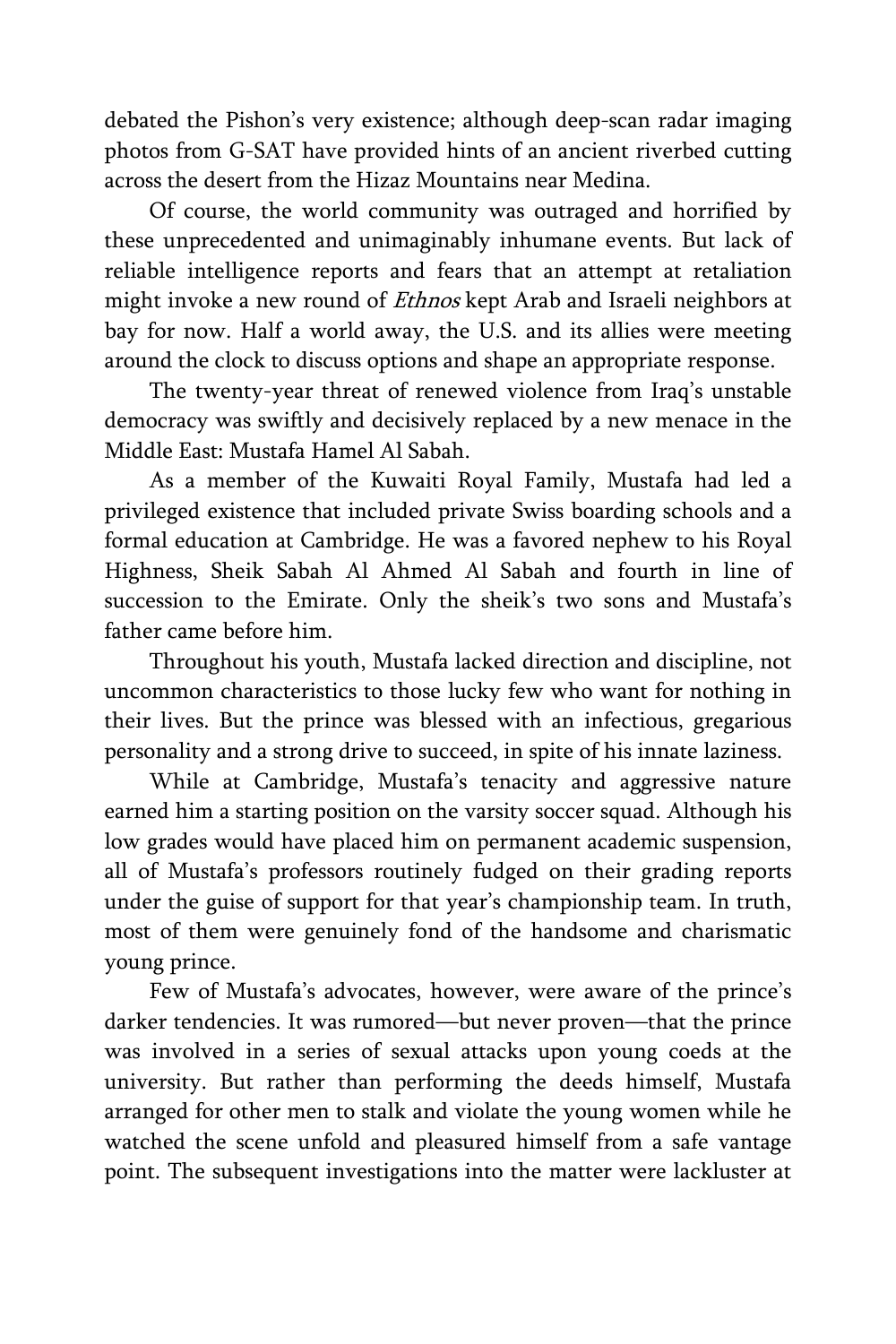best, and no arrests were ever made. Each of the young ladies quietly moved on to other schools, reportedly well compensated for their hellish experience.

Upon graduation, Mustafa immediately embarked upon a jetsetting lifestyle that utilized virtually none of the training and skills that he had learned at some of the world's finest schools. At this juncture in his life, the prince's carefree attitude and lack of selfdiscipline gave no indication that he was destined to become a global icon in a few short years.

But things would change remarkably for Mustafa when the oil embargo of 2018 presented a rare opportunity for personal distinction.

In the years following Saddam's expulsion, the West had imposed a number of subtle, yet stifling economic controls on Iraq intended to hasten their transformation into a democratic state. The Iraqis then made a passionate appeal to the powerful United Arab Oil Cartel to help put an end to these sanctions. The Cartel agreed to immediately cut oil production in half, causing the price of gas in the states to skyrocket by four dollars practically overnight.

The United Nations' response was just as swift, authorizing an immediate blockade of the Hormuz Strait by the U.S. naval armada stationed nearby. The Cartel was caught off guard by such a quick and coordinated response. Their members divided into two camps, some favoring military action and others seeking a diplomatic solution. Mustafa's father, Hawadah Hamel Al Sabah, was the current Secretary General of the UAOC and a strong advocate of nonaggression.

Hawadah fought vigorously to resume full oil production as quickly as possible. Both factions of the Cartel appeared deadlocked as the U.S. naval fleet readied itself for action. Fearing military retribution, the Cartel secretly moved its headquarters from downtown Riyadh in Saudi Arabia to Jasra in neighboring Bahrain. But on the drive down the magnificent King Fahd Causeway to his new office, Hawadah's Mercedes was struck head-on by a careless motorist, killing the occupants of both vehicles.

As the Secretary General is determined by one's rank and position in the Saudi monarchy structure, Hawadah's post automatically transferred to his royal heir. Thus at the tender age of twenty-seven,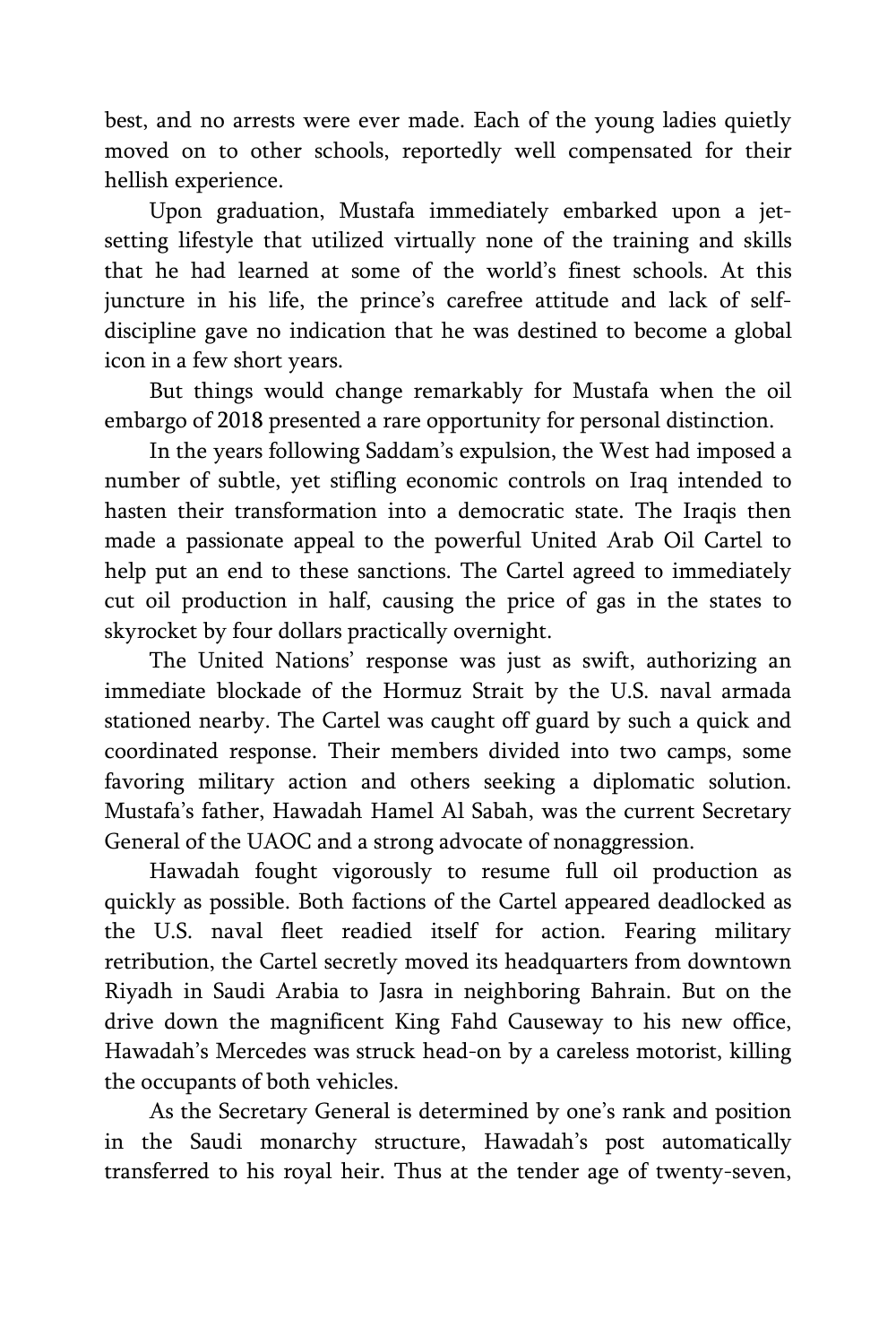the untried billionaire playboy was thrust into the eye of a political hurricane.

After a seven-hour debate held behind locked doors at the Jasra Hilton, the shrewd and charismatic young man convinced the Cartel to reinstate the previous production levels. Oil flowed freely through the pipelines once again and most of the Middle East—with the exception of Iraq—praised Mustafa for averting an armed confrontation with the **West** 

The victory was the catalyst for Mustafa's quick political ascendancy. Al Jazeera had even dubbed him Desert Hawk in deference to his sweeping vision and advocacy for a new order in the Middle East. Playing upon the public's desire to end decades of abuse from Western economic interference, he again called upon the Cartel to restructure its distribution quotas, this time favoring the interests of their giant trading partner to the north, China. A mere six months after the blockade was lifted, the political deck of allies and enemies had been reshuffled throughout the region. In effect, Mustafa had singlehandedly changed the balance of power in the Middle East forever.

But his meteoric rise to power didn't stop there. Kuwait embraced him as a national hero and he soon became Minister of the Interior. Mustafa's four-year stint in this influential, high visibility position allowed him to pass numerous popular reforms and extend his political power base. The handsome prince was also Kuwait's most eligible bachelor, idolized and fawned upon everywhere he went.

Family tragedy struck in his favor once more when both of his cousins—the only sons of the Emir—died in an airplane crash while en route to the dedication of a new water desalinization plant at Shuaiba. When Mustafa's uncle, Sheikh Sabah Al Ahmed Al Sabah, died quietly of old age a few months later, the Emirate fell to his eldest nephew.

Mustafa's overwhelming popularity and newfound political clout made it relatively easy for him to cement an alliance with the energyhungry Chinese government. For the privilege of exploiting the bounty of Kuwait's rich oil fields, they eagerly exchanged advanced weapons technology—chemical, biological and conventional—along with a cadre of scientists, military consultants and security personnel to put them into play. In the end, this political marriage provided Mustafa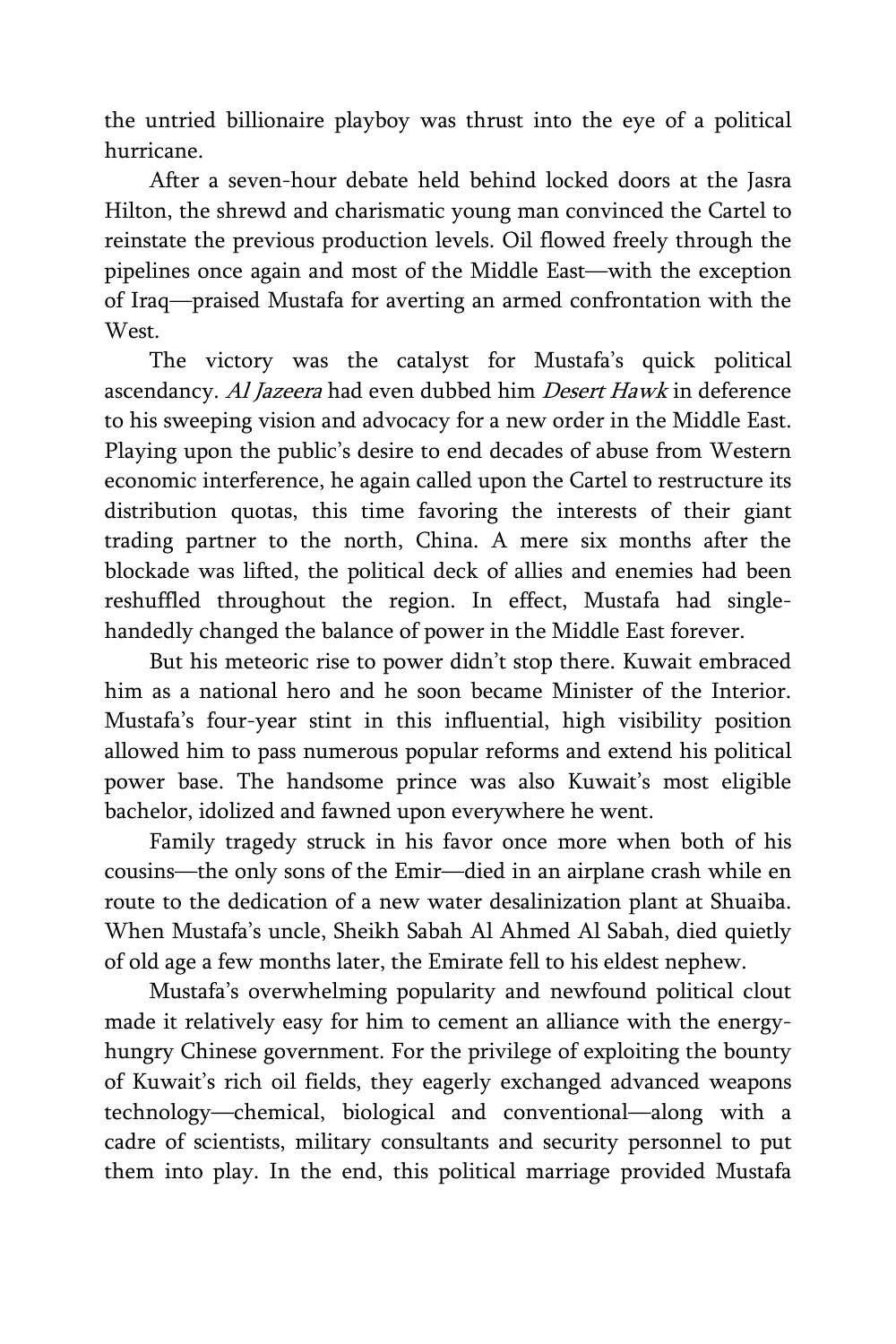with the means to extract a chillingly final revenge on the Iraqis.

A mere eight months after Mustafa became Sheikh, a hellstorm of bio-engineered viruses had completely erased Kuwait's ancestral enemy in less than one day.

The world had just become a different place.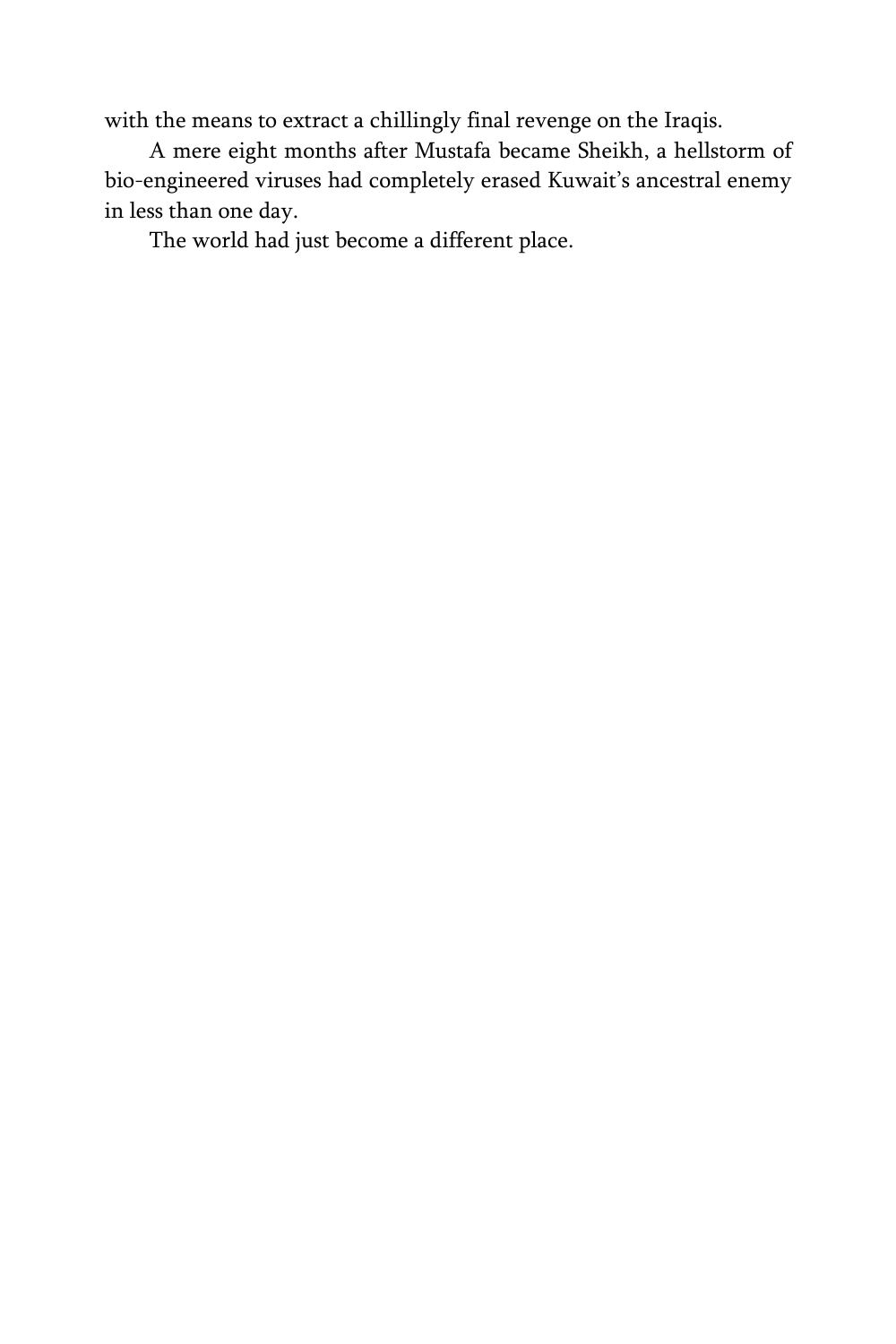## A Distant Thunder Over Galilee

He created man from sounding clay like unto pottery, and He created Jinns from fire free of smoke. QUR'AN 55:14-15

CHICAGO, ILLINOIS

hilip Duvall was in his office no longer than five minutes when his first of many Starbucks Moroccan Paradise coffee cups was interrupted by "It's the Vice President on line two," over the **P**his intercom.

Duvall loosened his tie and pushed the answer button. "Thanks, Kate," he replied to his personal assistant. "It's not like Dan to call so early. I'll wager that he wants to complain about Randall's performance on vid last night."

#### Ж

Across the hall, Kate smiled to herself as she put the call through. It was a scenario that replayed itself almost daily at Underwood Duvall Limited. The client roster of the Chicago-based public relations firm read like a who's who of celebrities, politicians, and power brokers from around the world, including Vice President Daniel Sorenson. Kate manned the bank of phones that held direct, encrypted vid connections to the firm's most important clientele. She alone fielded those calls, as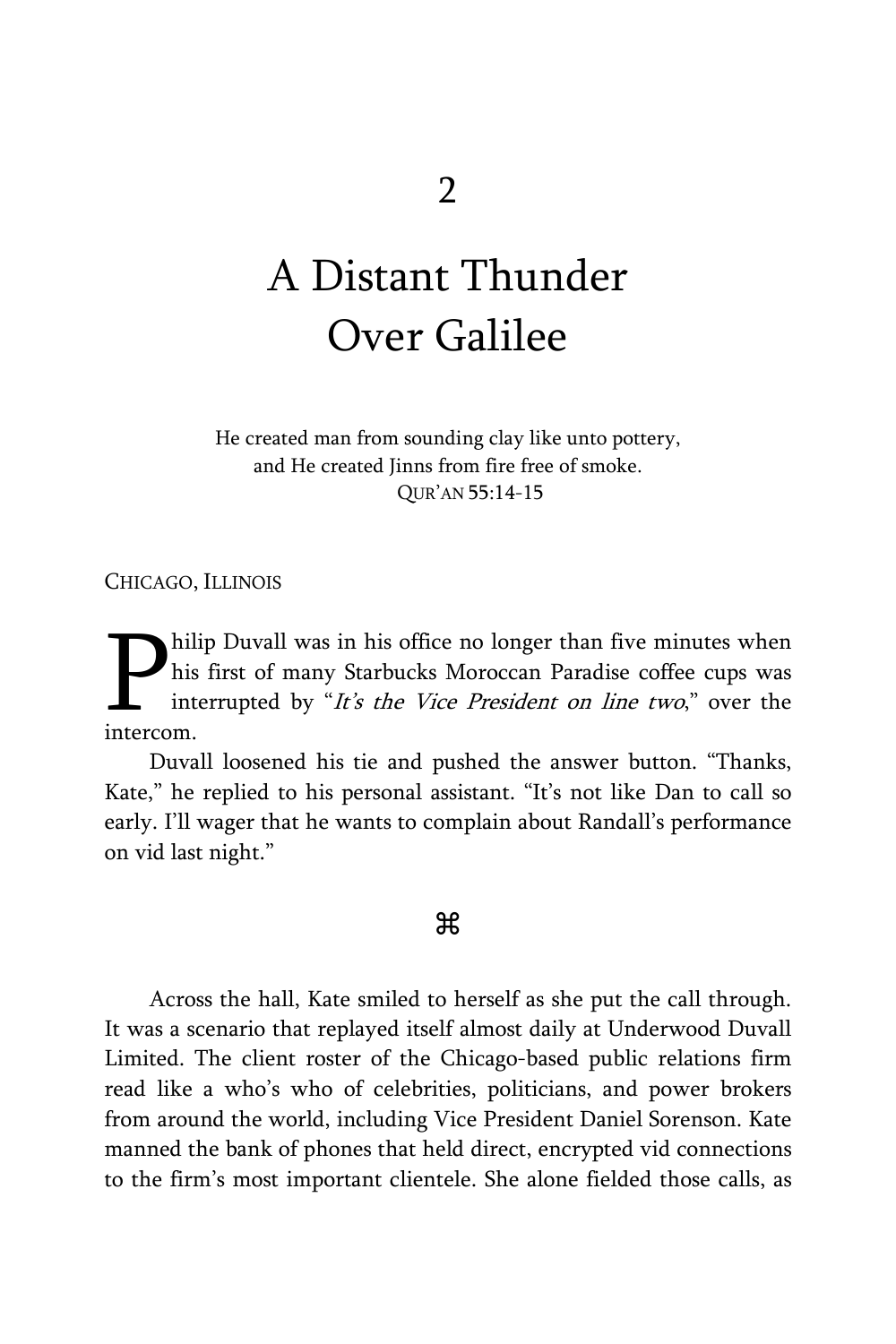the topics of discussion were usually confidential and secretive in nature.

If they only knew who else shared these lines.... She sighed.

Kate Franklin was a fixture around the agency. She was the first employee Duvall hired nearly thirty years ago. In the years hence, the petite and strikingly beautiful young secretary had added sixty pounds to her frame. Her long platinum blond locks had transitioned to sensibly short-cropped and dirty gray. Where she had once been soft, sexy, and naive, Kate was now an imposing figure that commanded authority around the office. She was Duvall's gatekeeper, and her loyalty to her generous employer was beyond question.

#### æ

Duvall's cynicism quickly changed to sweetness as he took the call. "Good morning, Mr. Vice President. How are things at the White House?"

The middle-aged face on the other end of the vid phone looked haggard and tired. "Unfortunately, no better than yesterday...or the day before, for that matter," he tersely replied. "Public opinion is definitely not on our side. No one would have expected that a guy like James Randall—a decorated hero from *Desert Strike*—would stand down to a madman like Mustafa."

"I don't know either, Dan," Duvall agreed. "Even Randall should be able to see that a despot like Mustafa needs to be severely punished. Our Commander-in-Chief should have just nuked him to kingdom come…no questions asked."

"Amen, brother," Sorenson said. "And speaking of nukes, our latest intelligence reports indicate that Mustafa may have a 500-mile nuclear strike capability. That's in addition to the sophisticated chemical and biological delivery systems he's already acquired from the Chinese.

"What was Randall thinking when he helped pass legislation that granted *most favored* trading nation status to a country that has publicly declared an agenda of world domination—no matter if it's accomplished through commerce or force?"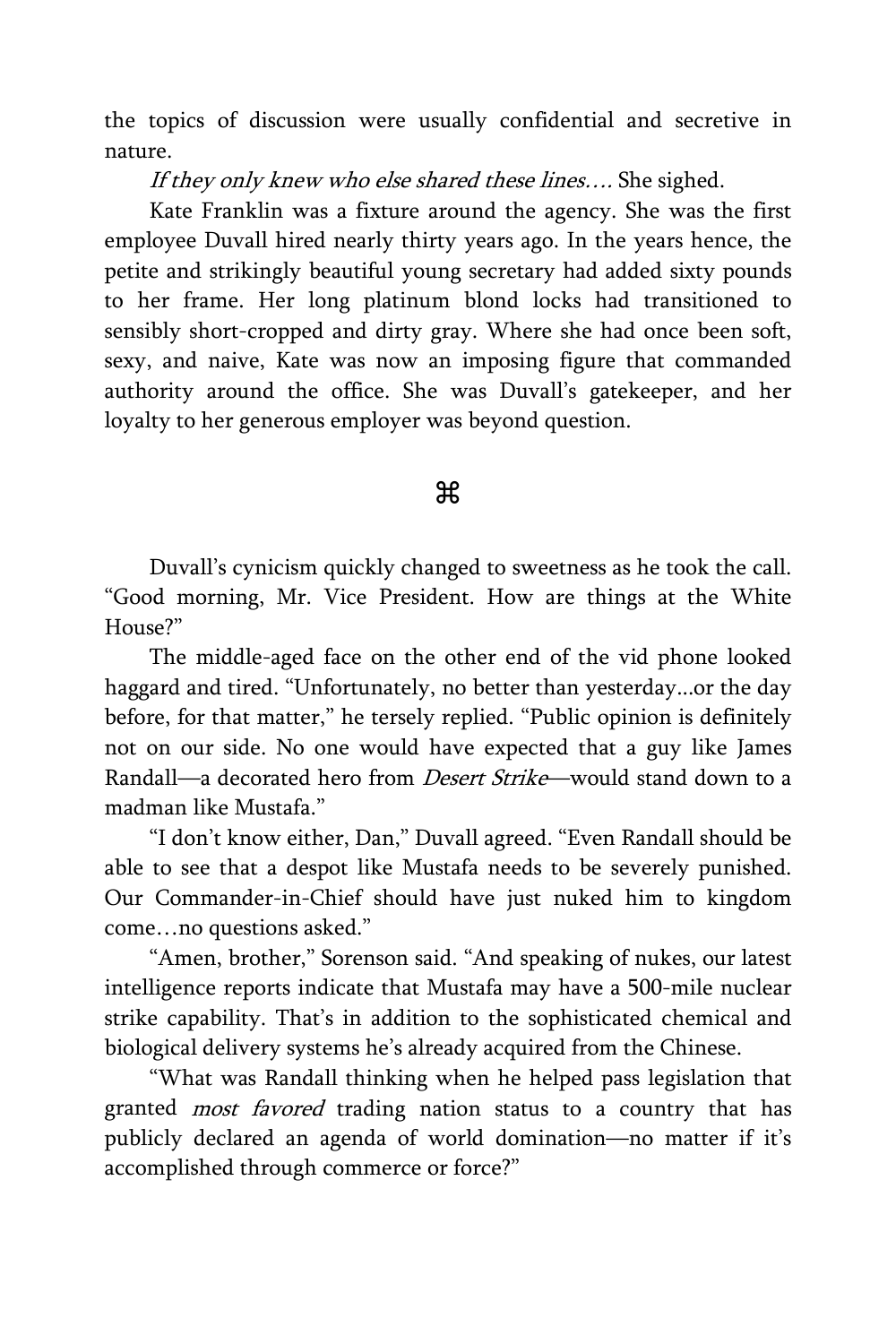"China isn't the only threat to our national sovereignty, Danny Boy," Sorenson said. "The Bear appears to be setting aside its internal bickering in favor of pulling the old empire back together with some order and economic stability behind it. Right now, it's like Karl Marx meets Generation X. Money-making opportunities are there for the taking by anyone with a few rubles and a capitalistic streak."

"Don't forget, Philip, the surviving remnants of the KGB and the Russian Mafia want a piece of the action, too. So besides keeping our eye on China—and the latest bully on the Arab block—we have to wage a new cold war with the high-tech, money-hungry Russian Confederation!"

Duvall observed the pudgy face on the small vidscreen get redder and redder. Sorenson and his angst were definitely on a roll.

"And another thing... It wasn't my idea to run on the same ticket as that self-righteous war hero to begin with. If you hadn't convinced me that this was my best shot at the Presidency, I never would have agreed to it."

The son of a popular and influential ex-Governor from North Carolina, Sorenson had been able to ride his father's coat tails to claim two terms in the Senate. While Sorenson proved himself to be a capable legislator, no one would ever accuse him of being brilliant. To his credit, however, he thoroughly understood that the media could make or break his career at any turn and had the foresight to enlist the services of UDL early in his political career. The decision had paid off handsomely for him.

Sorenson continued his diatribe. "For Randall to blatantly disregard the recommendations of his own National Security Advisor and the Joint Chiefs of Staff is totally irresponsible, not to mention a serious breach of our national security policies. To think our own President stood in front of the UN with a billion eyes around the world trained on him and, in effect, condoned Mustafa's vile actions. Unbelievable! The press is having a field day."

"Don't worry; I'll take care of them," Duvall replied.

Decades ago, Philip Duvall had been dubbed the *King of Crisis* for his decisive—if not miraculous—handling of the media during potentially disastrous public relations nightmares. His clientele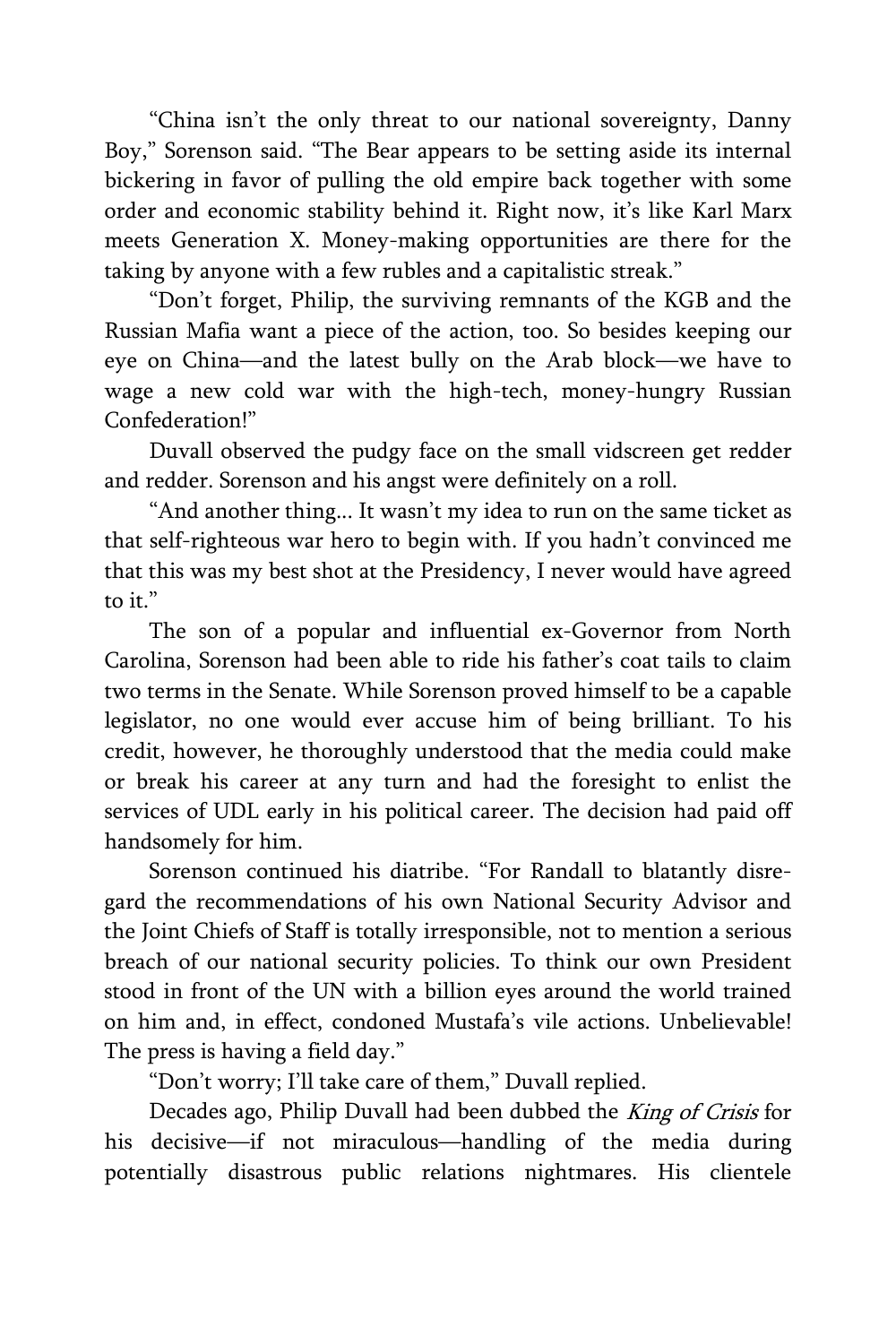included leaders of global corporations, Hollywood's elite, major sports celebrities and powerful heads of state.

The potential problem with the latter group of clients was that Duvall often covertly represented the interests of governments that were not always seated in the same section at state dinners. Despite the fact that his business ethics were questionable at best, Duvall nonetheless amassed a staggering power base from which to operate.

So staggering, in fact, that not only was UDL ranked as the number-one public relations agency in the world, it boasted assets that rivaled those of the multi-national corporations it represented. The company conducted business in thirty-five offices around the globe, but it was Philip Duvall who clearly ran the show. It was even rumored that before the major networks ran a controversial story, they discretely ran it by Duvall first to corroborate the data and predict how the public's reactions would influence their ratings points.

"Philip," Sorenson asked, "is there any way that you can save my career and keep my chances alive for November? You know how the press is blasting the whole administration over this one."

Duvall was keenly aware of the gravity of Sorenson's predicament. The Vice President's political survival hinged on what the savvy PR man would do during the next few hours.

"You don't even know how good you've got it, Danny Boy." Duvall's voice lowered an octave and slowed to the hypnotic cadence that was often imitated by late-night talk show hosts. A media mogul as powerful and outspoken as Duvall couldn't help but be a celebrity himself. "Just think how the fickle media will react when a strong voice of leadership emerges from the ashes of Pennsylvania Avenue, so to speak, and takes swift, decisive action that crushes that turban-clad terrorist once and for all. And, of course, this will guarantee your successful bid for the Oval Office."

Sorenson let out a long breath. "I should have known that you would find some kind of angle to turn this thing around. You always amaze me with the opportunities you create from the messes we throw at you. What do you have in mind?"

"Before we get to that," Duvall continued in his melodic rumble, "let's put things into perspective. In spite of his considerable short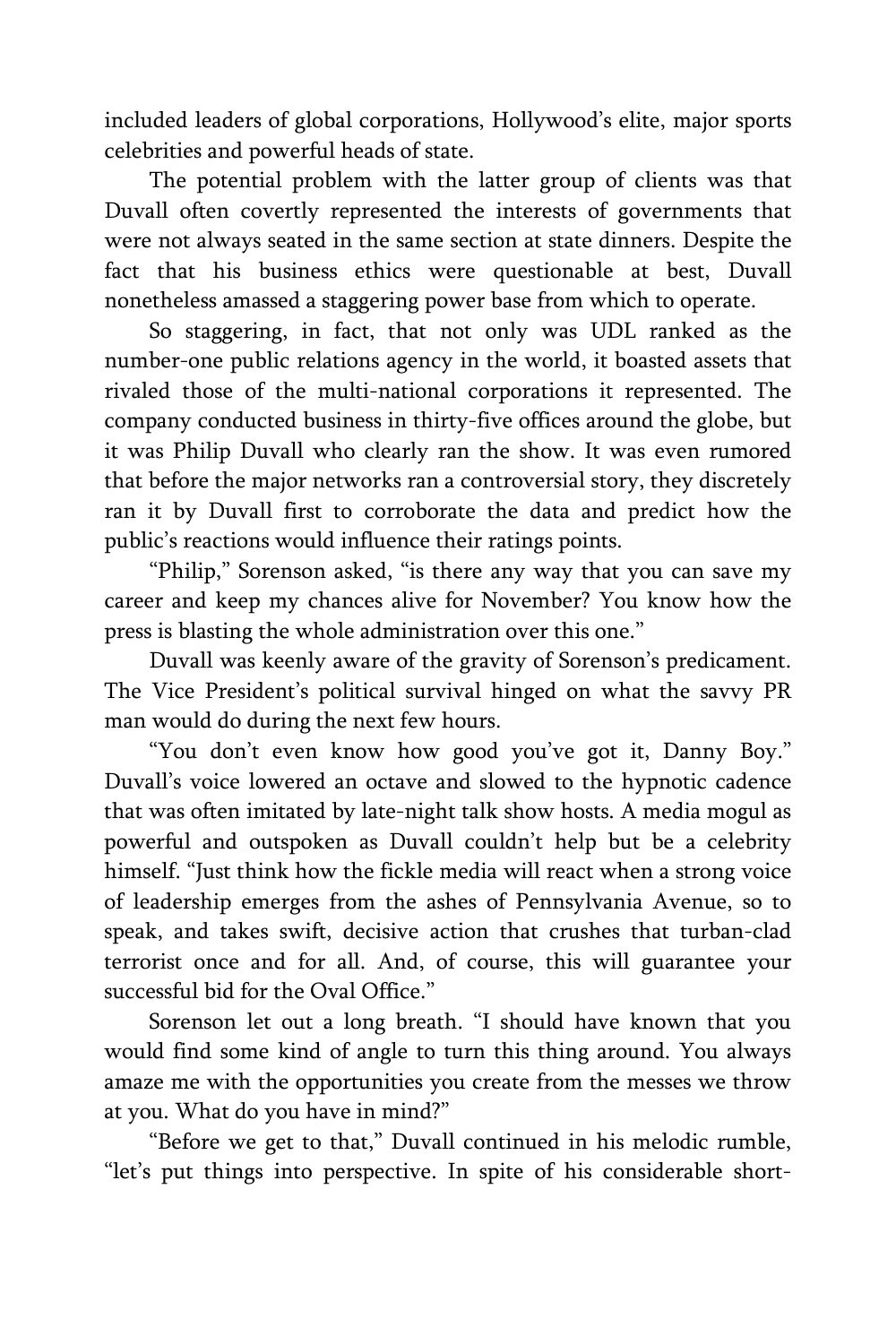comings, I was able to place Randall into the White House and even keep him in office for a second term. Don't think for a minute that his understanding of the complexities of the political process was any better eight years ago than it is now. No." Duvall smiled to no one but himself. "Randall's only saving graces were his squeaky clean military record and all-American good looks. I knew that after a long-suffering decade of indiscriminate terrorist actions on American soil, he was just what the voters were looking for. And when the capricious press gave him credit for the most decisive moment in the Afghan War, well, I knew for sure that he was my boy."

"Oh yeah," Sorenson chuckled, "some boy he turned out to be. After the first term, he began mistaking his own idiocy for brilliance. As I recall, he even fired you, Philip, when you told him to take a tougher stance with our so-called allies in the Middle East. Quite a foreign policy to trade arms and technology with a lunatic like Mustafa for the sake of maintaining the stability of the region. And by the way, I also hear Randall is working with Bob Waters at Waters & Glenning now that you're out of the picture."

Duvall smiled again. One of the private phones in Kate's care was wired directly to W&G's offices in Philadelphia. Bob Waters seldom took on a new client, much less wiped his nose, without getting Duvall's approval first.

"The good news for you, Danny Boy," Duvall interjected," is that you are now my client. And I won't make you wait until January to be sworn in as our next Commander-in-Chief. We're going to see to it that Randall steps down before the week is up."

After a moment of stunned silence, the Vice President quietly responded with, "You know that I'm in, Philip. Just tell me what you want me to do."

"The wheels are already in motion, Mr. President...sounds good, eh, Danny Boy? We'll meet for lunch tomorrow at the Drake to work out the details."

Duvall abruptly ended the call with a quick tap on his desk and poured himself his second cup of Moroccan Paradise. This one was interrupted as well.

The knock on Duvall's door was Nathan Smith, UDL's bookish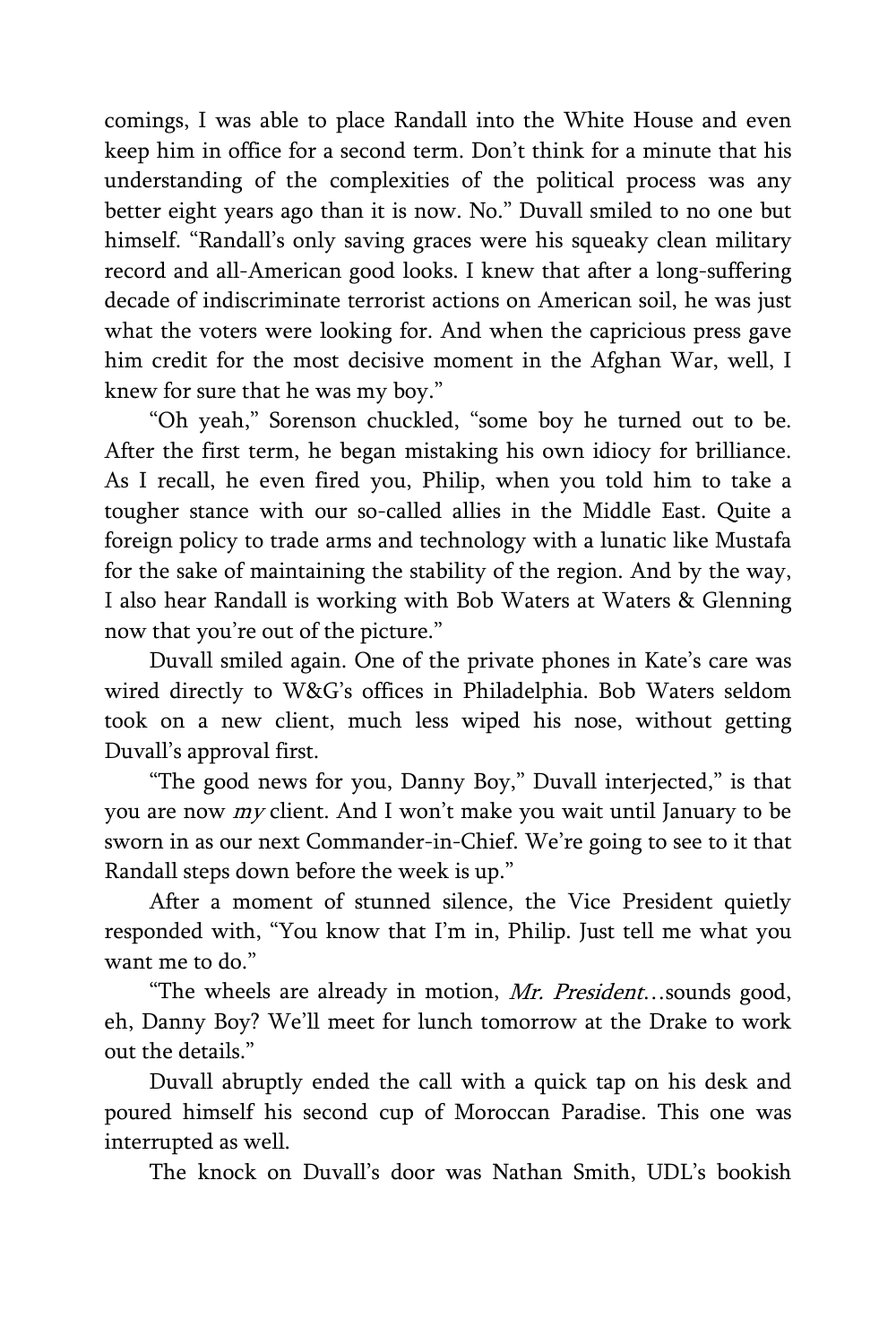Research Director. Smith had been with UDL for more than four decades, a holdover from the days when Wilson Underwood ruled the company—known then as The Underwood Agency—with a firm but fair hand. Underwood had always maintained a veneer of confidence and control, without displaying the haughtiness and arrogance that typified Smith's current boss.

"Come in and tell me how the *Big Picture* is running, old friend." Duvall beckoned his longest-tenured employee to take a seat near him.

Smith accepted the invitation and slowly closed the door after him. Before answering, he sat down in the overstuffed leather chair in front of Duvall's mahogany desk, ran his thin hand across his balding pate, and removed his thick, tortoise shell-colored glasses. "God knows how, Philip, but I'm happy to report that the *Big Picture* is still on schedule," Smith said, waving his spectacles in the air.

"God, indeed." Duvall chuckled.

Smith slipped his glasses into his shirt pocket. "The Euro is at its lowest point in history, and the exchange rate between the dollar and yen is almost ridiculous. While the global economy has taken the nosedive we expected, the human factor has been a bit more difficult to control. But even considering current events in the Middle East, the probability of a favorable outcome is still within acceptable ranges. Besides, we've weathered numerous random events and unpredicted variables during the past forty years and been able to stay on track. Just to be safe, I've charted the more notable anomalies on a spreadsheet to see if there are any events that bear closer inspection..."

"Could you please give me your report in plain English, Mr. Smith?" Duvall interrupted.

Smith allowed himself the rare privilege of a barely perceptible look of annoyance. "The bottom line, Mr. Duvall, is that your grand plan is swiftly being realized. Everything is falling into place within acceptable limits of deviation."

"Splendid," Duvall said in a condescending tone. "But maybe next time you can save us both some time and get right to the heart of the matter. However, I'm sure that Wilson would be very pleased if he knew how far we've come."

Duvall ushered Smith out of his office. "If anyone is looking for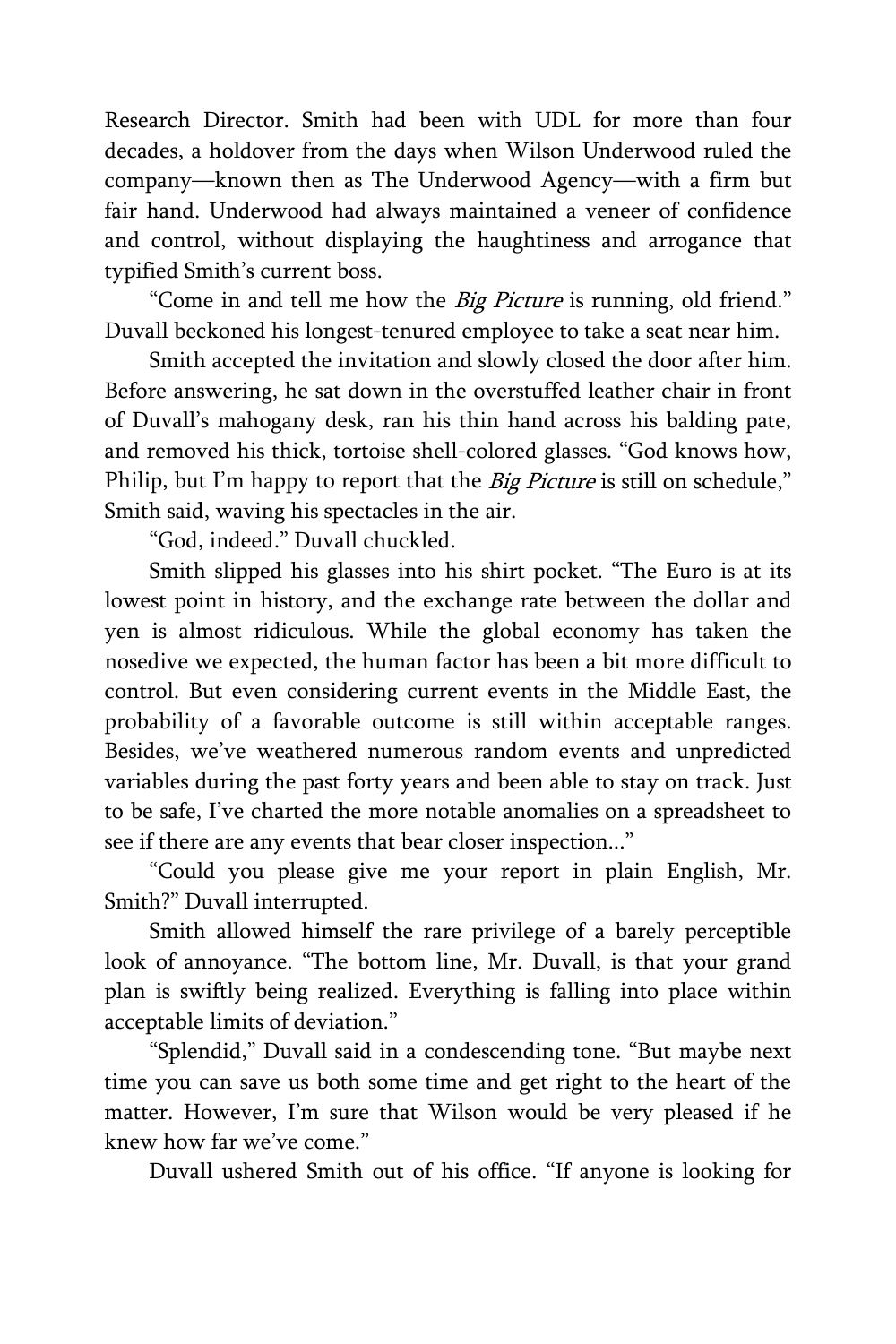me, I'll be at the club."

Smith turned and walked down the hallway, his countenance displaying an expression of pure disgust sensed by his watchful employer.

Alone, Duvall flicked his wrist five times to connect with another line that Kate held in confidence. He smiled. "I'll see you twenty minutes from now, at the usual place."

### \*\*\*

After speaking with Duvall, Nathan skulked back to his office and plopped down into his plush red leather chair. His temper was just a few degrees shy of the boiling point, a typical reaction elicited by these project update meetings with his boss. "If only Wilson were still alive," he said to no one but himself. "I'd be calling the shots instead of that arrogant jerk." Why did you have to go away, Wilson?

Nathan blinked hard and took in a deep breath to clear his head. "Connect to Allison," he commanded to the vidphone that sat on the corner of his massive oak desk, an antique once owned by renowned financier J. Paul Getty.

"Hello, honey," Nathan said as his wife's smiling face popped up on the screen, "it's been another one of those days around here. I thought a friendly face might be just what the doctor ordered."

"What did that jerk do now?" was her stock reply. "Sometimes I wonder if your work is important enough to put up with a man like Philip. What good is leaving a legacy behind if it kills you in the process?"

Allison was hardly old enough to be called matronly, but her thick, silver hair and calm demeanor had a way of making her appear years older than her actual age. But the appearance of her radiant smile always seemed to peel them back again, despite the thin wrinkles around her eyes that were exposed in the process.

"I don't know how to answer that anymore, Allie," Nathan replied. "When Wilson and I first conceived the Big Picture, I had a clear sense of what we wanted to accomplish. Now...I just don't know."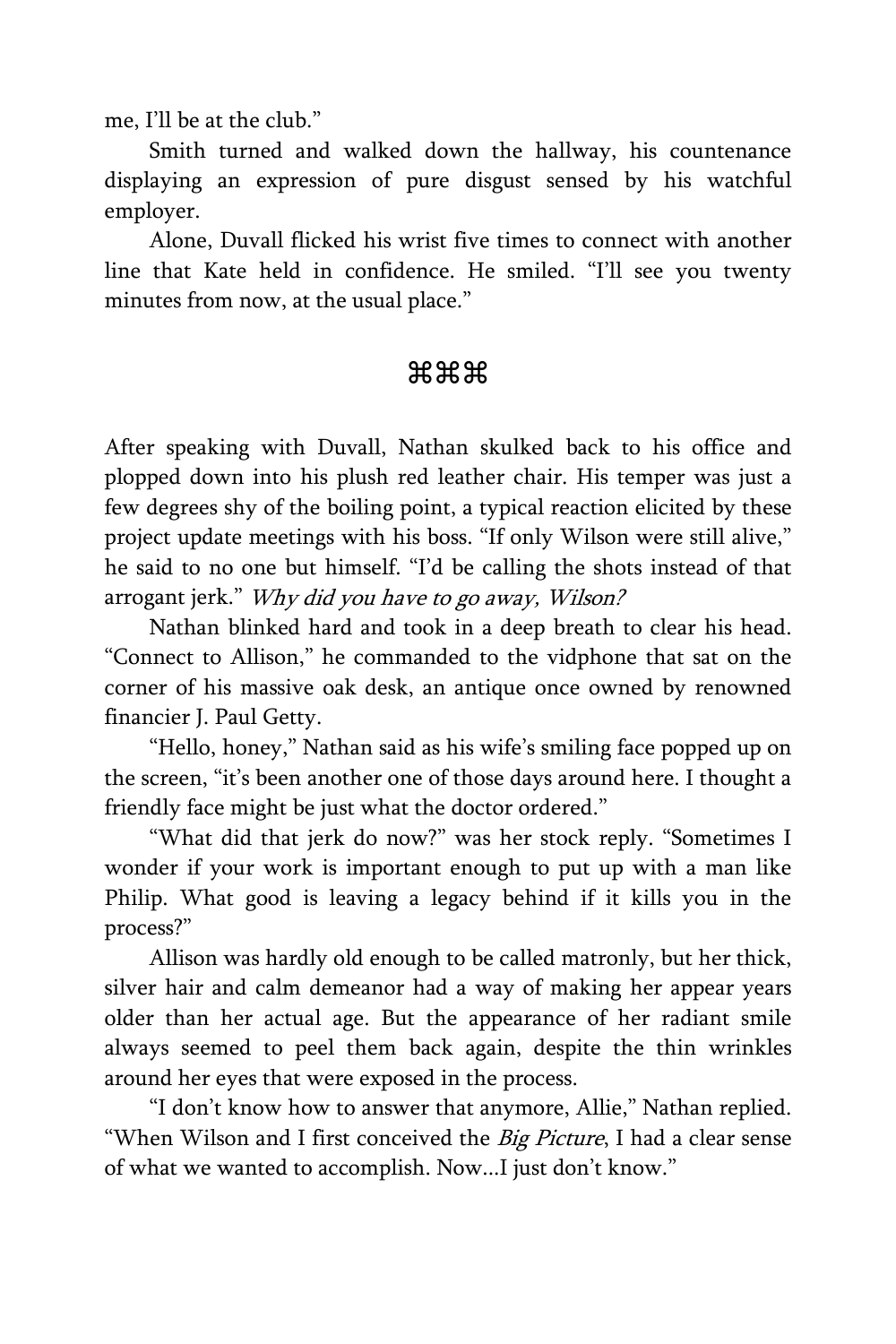In the years following Wilson's disappearance Allison's brilliant smile had made fewer and fewer appearances.

"You're a good man, Nathan," Allison said. "But that snake Duvall has twisted everything around. Can't you see that all he wants to do is grab more money and power? He doesn't care about making the world a better place, like you do."

"He twists things around all right," Nathan agreed, "but I'm trying as hard as I can to twist them back. But I have to be careful that Philip doesn't detect any sudden anomalies in the ebb and flow of the variables that make up the Big Picture. Given enough time, they should cancel each other out, and things will be back to normal." Nathan had blindly assured himself with that line of reasoning for so long that even he wasn't sure if it was valid anymore.

"One way or another, I'll find a way to stop Philip," he said….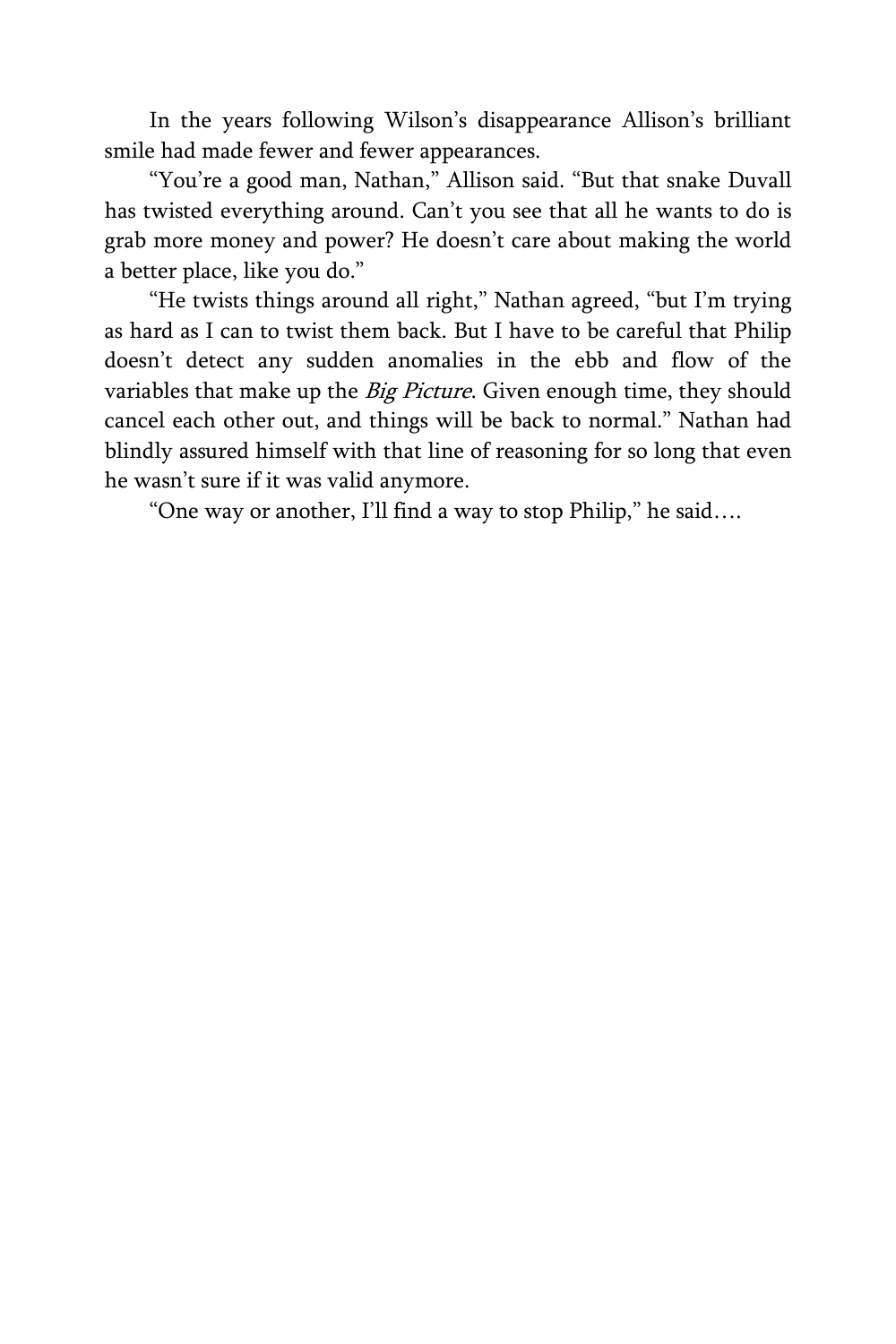## **For more of the story, read on…**

# RIVER OF EDEN

# **PAUL WAGNER**

**Visit PaulJWagner.com and www.oaktara.com.**

 **OakTara Books are available from:**

- **www.oaktara.com**
- **www.amazon.com**
- **www.christianbook.com**
- **www.barnesandnoble.com**
- **www.buy.com**
- **www.booksamillion.com**
- **www.cokesbury.com**
- **www.borders.com**
- **www.target.com and other national retail outlets.**

**Available in ebook: familyaudiolibrary.com, amazonkindle.com, barnesandnoble.com.**